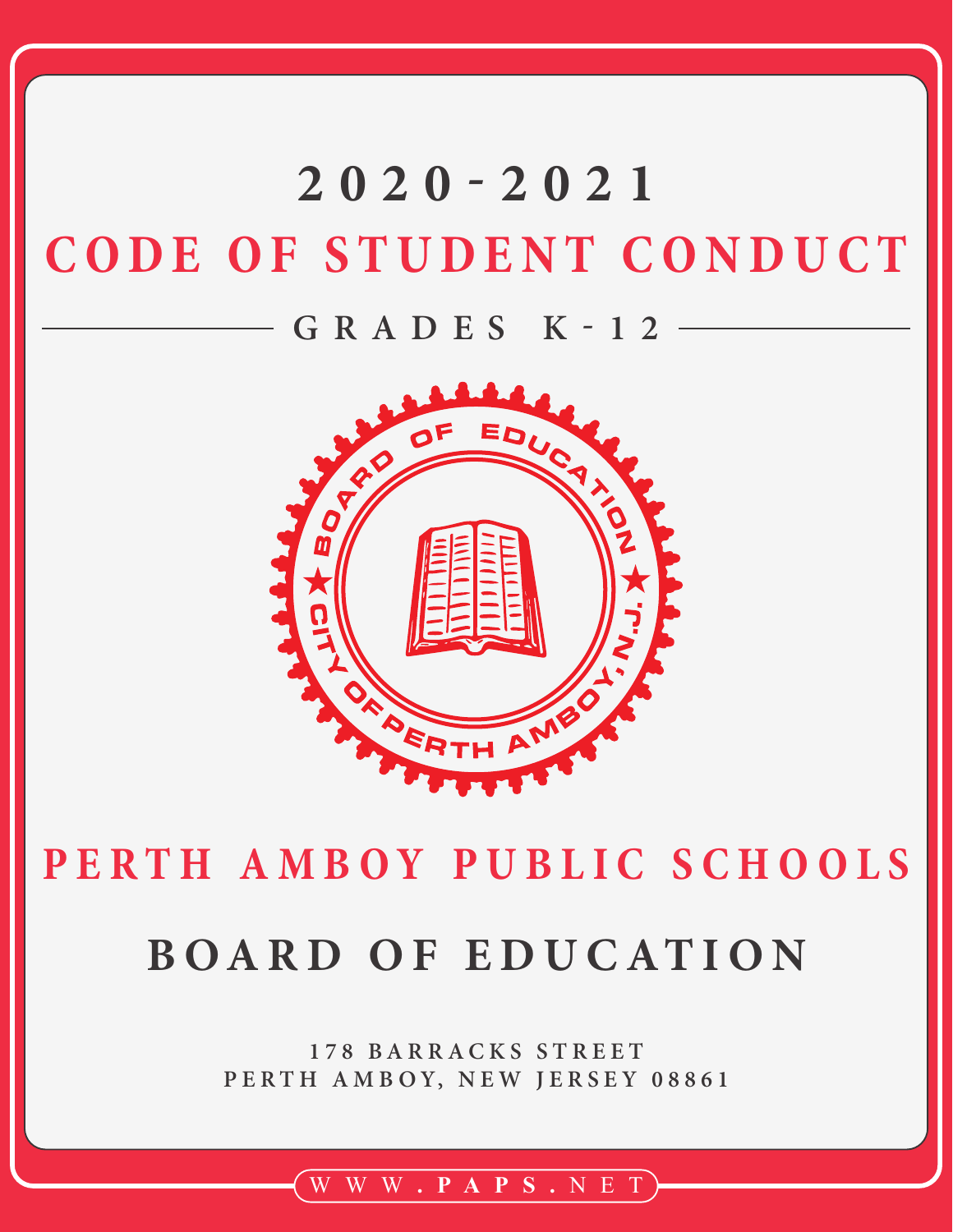

# TABLE OF CONTENTS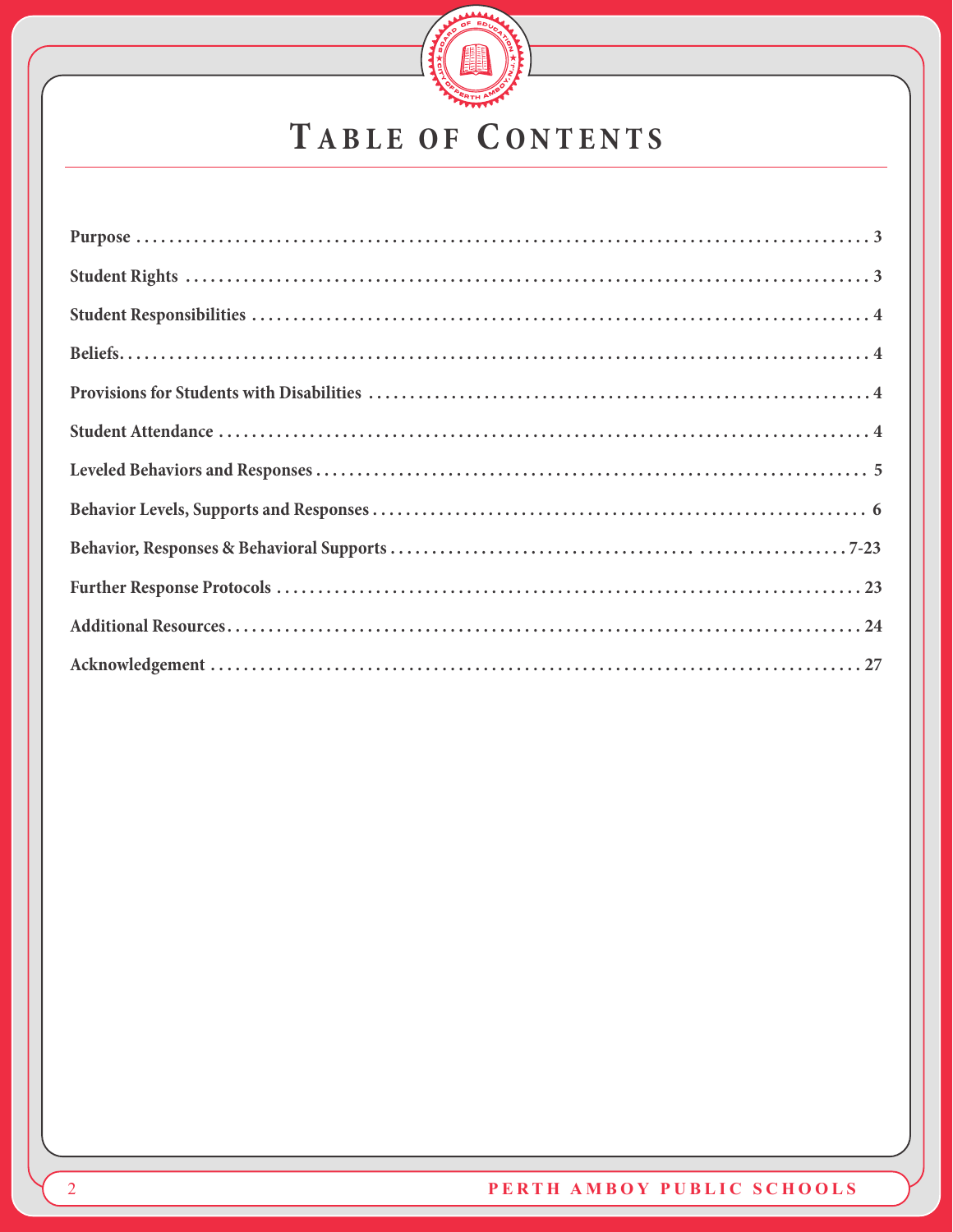

#### **PURPOSE**

**The Perth Amboy Public Schools (PAPS) Code of Student Conduct was developed with the goal of providing a fair, equitable, and understandable policy for student conduct and behavior expectations whose ultimate intent is to provide equal access to a wide range of supports that promote positive behavior, help students develop self-regulation, and nurture positive social-emotional interactions among all members of the school community. It is the expectation that this document will establish common guidelines, set protocols, institute procedures, and foster supportive practices that will best support students and allow them access to an education system that is a safe, secure, civil, and caring environment.** 

**The PAPS Code of Student Conduct shall be applied without regard to race, color, religion, ancestry, national origin, gender, sexual orientation, gender identity and expression, or a mental, physical or sensory disability or by any other distinguishing characteristic. The Code of Student Conduct also applies to all students at all times, on all Perth Amboy Public Schools property, buildings, buses and grounds. It also extends to all school-related, or district sponsored activities, including, but not limited to, school field trips and school sporting events, regardless if these activities are held on school property or at off-district locations.**

**In accordance with the New Jersey State Department of Education and the requirements of N.J.A.C. 6A:16-7.1, the Code of Student Conduct shall:**

- **• Foster the health, safety and social and emotional well-being of students.**
- **• Support the establishment and maintenance of civil, safe, secure, supportive and disciplined school environments conducive to learning.**
- **• Promote achievement at high academic levels.**
- **• Prevent the occurrence of problem behaviors.**
- **• Establish parameters for the Behavioral Supports and remediation of student problem behaviors at all stages of identification.**
- **• Establish parameters for school responses to violations of the Code of Student Conduct that take into account, at least, severity of behaviors, ages of student offenders and students' histories of inappropriate behaviors, in accordance with N.J.A.C. 6A:16-7.2 through 5 and 7.6.**

#### **STUDENT RIGHTS**

- **1. An appropriate public education;**
- **2. Advance notice of behaviors that result in suspensions and expulsions;**
- **3. Education that supports students' development into productive citizens;**
- **4. Attendance in safe and secure school environments;**
- **5. Attendance at school irrespective of students' marriage, pregnancy or parenthood;**
- **6. Freedom from unreasonable searches and seizures;**
- **7. Due process appeal procedures consistent with Board policy, including the right to be informed of, respond to, and appeal any disciplinary action taken.**
- **8. Parent notification consistent with the policies and procedures set forth in N.J.A.C. 6A:16-6.2(b)3 and N.J.A.C. 6A:16-7.2 through 7.8; and**
- **9. The Protection of their records and information consistent with: The Family Educational Rights and Privacy Act; the Health Insurance Portability and Accountability Act; and other Federal and State statutes and regulations.**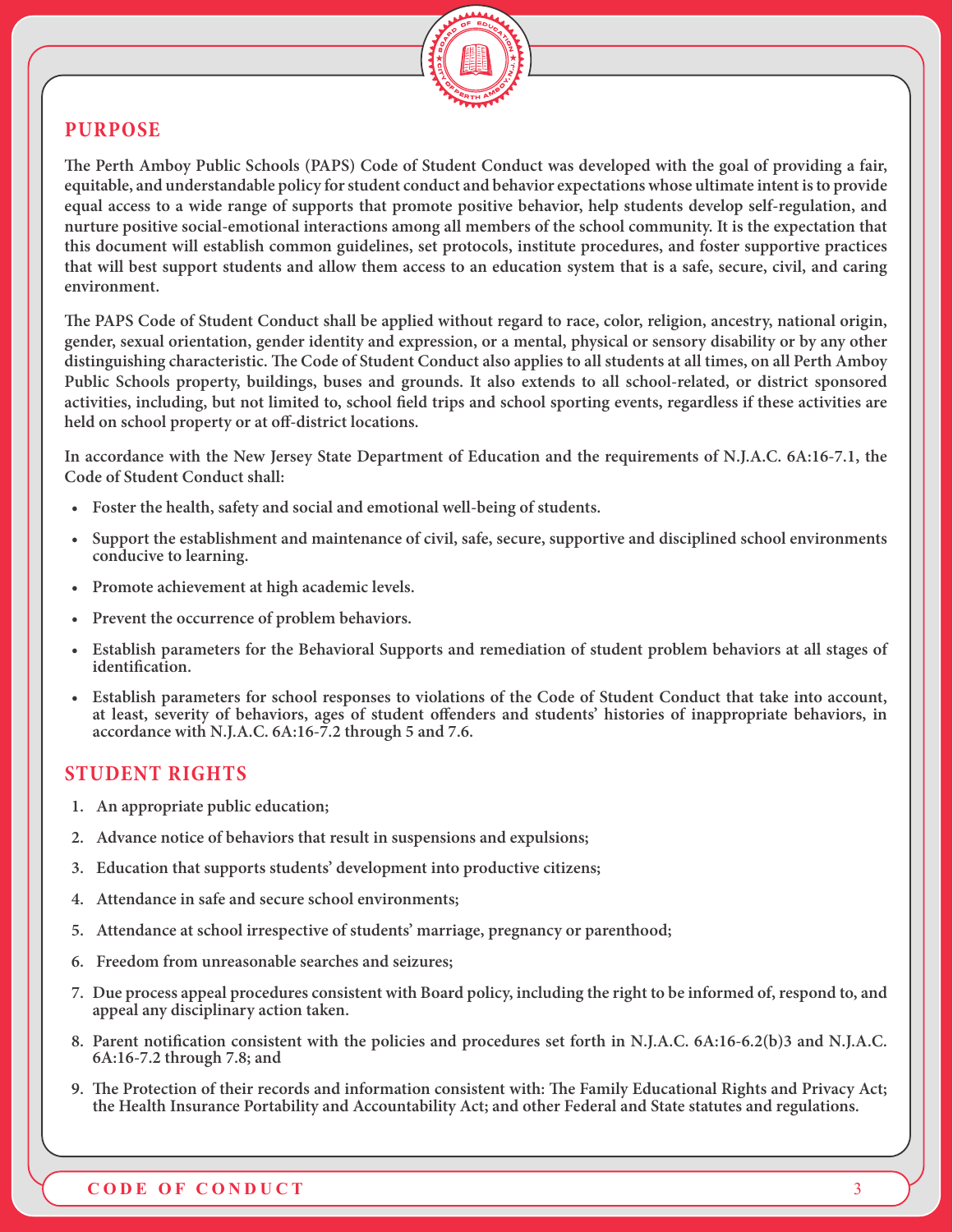

#### **STUDENT RESPONSIBILITIES**

- **1. Come to school on time prepared and ready to learn each day.**
- **2. Respect self, others, and their property.**
- **3. Plan for the future and,**
- **4. Ask for help when needed**

#### **BELIEFS**

**The PAPS Code of Student Conduct is based on the following beliefs about children, learning, and behavior:**

- **1. All students are capable of achieving high levels of success with the proper guidance and support.**
- **2. Each student is unique and each student may need differentiated attention and supports to help them achieve at high levels, succeed academically, and behave responsibly.**
- **3. Behavioral Responses and Behavioral Supports enable students to self-regulate, self-reflect, problem solve, make amends, learn new behaviors, and restore their good standing.**
- **4. Effective Behavior Management occurs when the teacher and student interact together, talk to each other build rapport and develop trust. When this happens, most problems can be solved within the classroom.**
- **5. Parents/Guardians are partners with the school and will be made aware of issues in need of resolution when appropriate and are encouraged to share any situations that may affect a child's behavior or general academic performance.**

# **PROVISIONS FOR STUDENTS WITH A DISABILITY**

**Additional steps pursuant to N.J.A.C. 6A:14 must be taken when students with disabilities, including those with IEP's and Section 504 Plans, are disciplined.** 

**Administrators and/or designee shall review our students' 504 Plans, Individual Education Plans (IEPs), and/ or Behavioral Plans; and, consult with the Director of Special Services or designee or with the Director of School Counseling & Related Services before applying the Student Code of Conduct as prescribed in this document.**

#### **STUDENT ATTENDANCE**

**In accordance with district policy (5200) and state policy (NJ18A:38-25) school administrators have an obligation under state law to enforce compulsory school attendance. Truancy and chronic absenteeism will also be addressed accordingly.**

**If a student in any grade engages in behavior detrimental to the wellbeing of the school and/or in pervasive or serious aggressive acts that cause injury or threaten the safety or security of others, or engage in prohibited or illegal acts, the Superintendent or his Designee can determine the most appropriate Behavioral Support and issue further consequences, including an out-of-school suspension or expulsion.**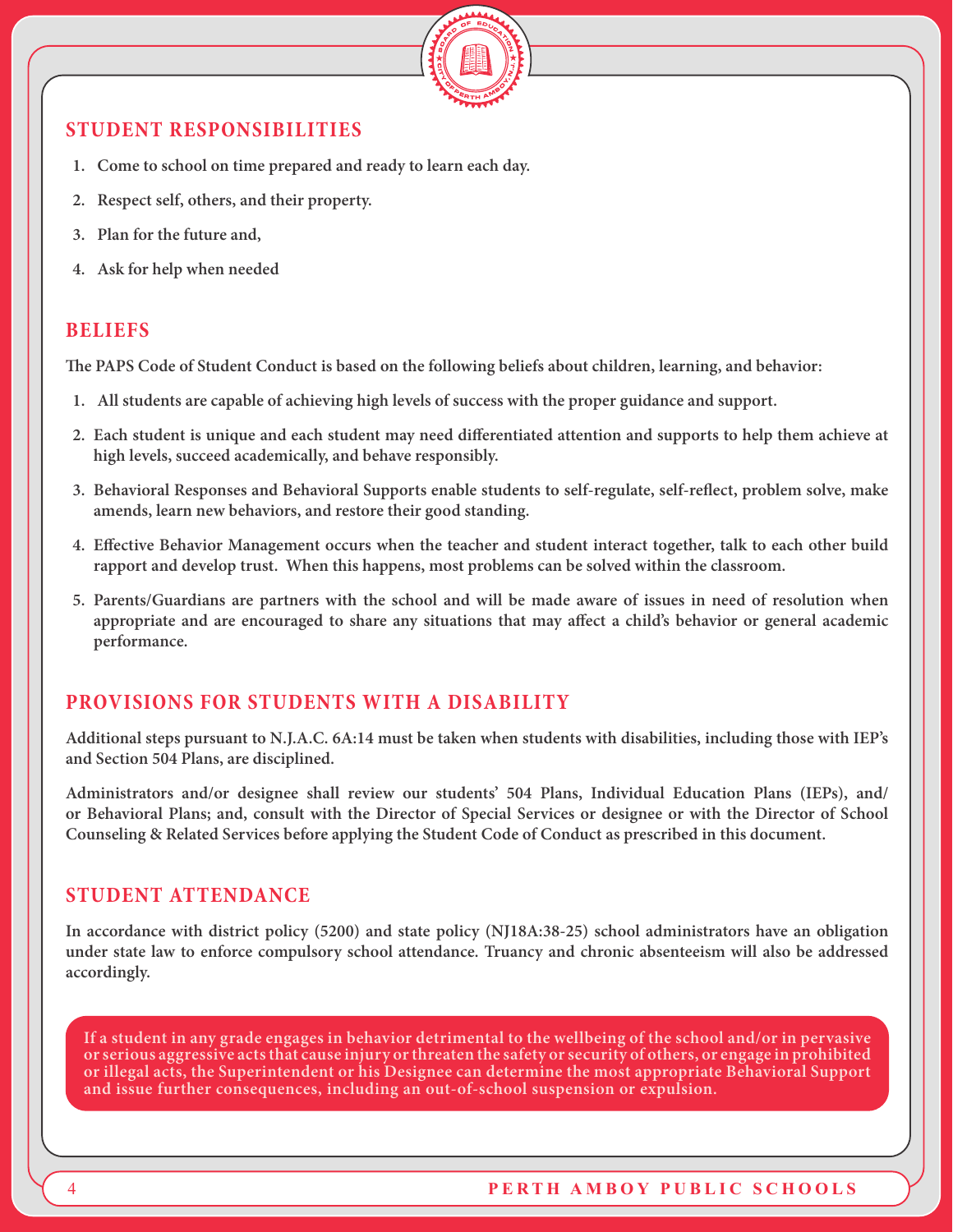

#### **LEVELED BEHAVIORS AND RESPONSES**

#### **Level I Behaviors**

#### **Level II Behaviors**

#### **Level III Behaviors**

• Assault (Student or District

• Damage to Property (Chronic/

• Fireworks/Chemicals

• Gang Related Misbehavior • HIB (Confirmed – Chronic/

• False Public Alarm/Bomb Threat • Fighting (Major Physical Injury)

• Prohibited Substance Possession • Prohibited Substance Sale or

• Arson

Personnel)

Severe)

Severe) • Kidnapping

Distribution

• Robbery/Extortion • Sexual Assault Sexual Contact

• Theft (Chronic/Severe)

• Weapons (Possession, Use, or

• Threat/Criminal

Sale/Distribution)

- Defiant Conduct
- Disrupting the Educational Process
- Dress Code Violation
- Face Coverings & Social Distancing
- Forgery or False Identity or Plagiarism
- Inappropriate Objects (Not Requiring Police Notification)
- Lateness or Tardiness
- Prohibited Use of an Electronic Device (Not Requiring Police Notification)
- Technology Related Misconduct (Not Requiring Police Notification)
- Cutting Class
- Damage to Property
- Defiant Conduct (Chronic/Severe)
- Disruption of the Educational Process (Chronic/Severe)
- Fighting (Minor Physical Injury)
- HIB (Confirmed)
- Inappropriate Objects (Requiring Police Notification)
- Lateness or Tardiness (Chronic/Severe)
- Leaving School Grounds
- Pornographic/Obscene Materials
- Prohibited Substance Tobacco / Vaping/ Electronic Smoking Devices
- Prohibited Use of an Electronic Device (Requiring Police Notification)
- Prohibited Substance Use (Confirmed/Refused Exam)
- Technology Related Misconduct/ Computer Trespass (Requiring Police Notification)
- Theft
- Threat/Simple
- **Trespass**

#### **Level I Responses**

- Parent/Guardian Contact
- Conference with Administrator
- Verbal Warning
- Confiscation
- Detention
- Loss of Privileges

# **Level II Responses**

- Level I Responses
- Mandatory Conference with Parent/Administrator
- Possible Police Notification
- Restitution/Amends
- Possible Suspension

#### **Level III Responses**

- Level I and II Responses (as applicable)
- Mandatory Police Notification
- **Suspension**
- Possible Board of Education Hearing
- Possible Expulsion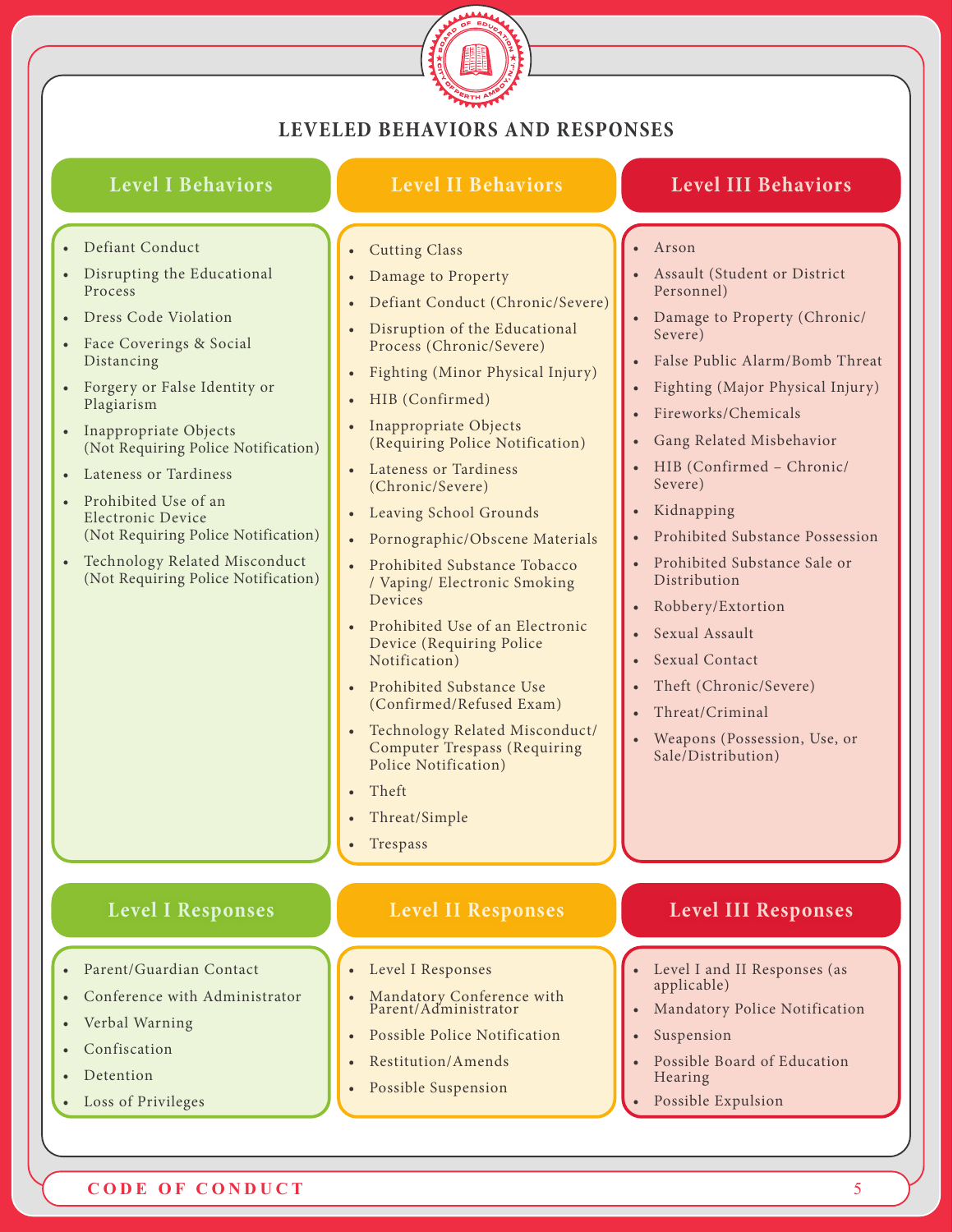

#### **BEHAVIOR LEVELS SUPPORTS AND RESPONSES**



| Level                   | <b>Staff</b>                                                     | Purpose                                                                                                                                                    | Example                                                                                      |
|-------------------------|------------------------------------------------------------------|------------------------------------------------------------------------------------------------------------------------------------------------------------|----------------------------------------------------------------------------------------------|
| III<br><b>Supports</b>  | <b>Student</b><br><b>Support Team</b>                            | <b>Facilitate Wrap Around Services for All</b><br><b>Students that engage in Chronic</b><br>or Severe Behaviors                                            | <b>Family Conferencing, Referral to</b><br><b>Community Services, Reintegration Plan</b>     |
| III<br><b>Responses</b> | <b>Building</b><br>Administrator                                 | Safety and Security of all Staff and<br><b>Students</b>                                                                                                    | <b>Suspension, Possible Police Notification,</b><br><b>Possible Board Hearing</b>            |
| II                      | <b>School Counselors and</b><br><b>CST Case Managers</b>         | <b>Reteach School Rules and Expectations,</b><br>Development of problem solving skills,<br><b>Provide Counseling on Social,</b><br><b>Emotional Skills</b> | <b>Problem Solving Conference, Small</b><br><b>Group Counseling</b>                          |
| <b>Supports</b>         | <b>Behaviorist and</b><br><b>Student Assistance</b><br>Counselor | Lessen problem behaviors and replace<br>with more positive ones<br><b>Provide Counseling on Social,</b><br><b>Emotional Skills</b>                         | <b>Behavior Intervention Plan, Small Group</b><br>Counseling                                 |
| II<br><b>Responses</b>  | <b>Building</b><br>Administrator                                 | Lessen Student Problem Behavior and<br><b>Promote Positive Behavior in the Future</b>                                                                      | <b>Notification of Guardian, Detention,</b><br><b>Possible Suspension</b>                    |
| $\mathbf{I}$            | Administration, Staff,<br><b>School Climate Team</b>             | <b>Improve School Climate and Develop</b><br><b>Social, Emotional, Learning Skills</b>                                                                     | <b>School Expectations, Rules, and Standard</b><br><b>Operating Procedures</b>               |
| <b>Supports</b>         | <b>School Counselors and</b><br><b>CST Case Managers</b>         | <b>Reteach Expectations, Rehearse Positive</b><br><b>Behaviors, Facilitate Remediation</b>                                                                 | <b>Classroom Guidance Lessons, Reflection</b><br><b>Activity, Problem Solving Conference</b> |
| $\mathbf{I}$            | <b>Classroom Teachers</b>                                        | <b>Address Student Problem Behavior and</b><br><b>Keep Student Engaged in Learning</b>                                                                     | <b>Logical Consequences. Verbal Prompt,</b><br><b>Redirection and Reminders</b>              |
| <b>Responses</b>        | <b>Building Administrator</b>                                    | <b>Address Student Problem Behavior and</b><br><b>Return Student to Classroom Ready</b><br>to Learn                                                        | Notification of Student Guardian,<br><b>Conferencing with Administrator</b>                  |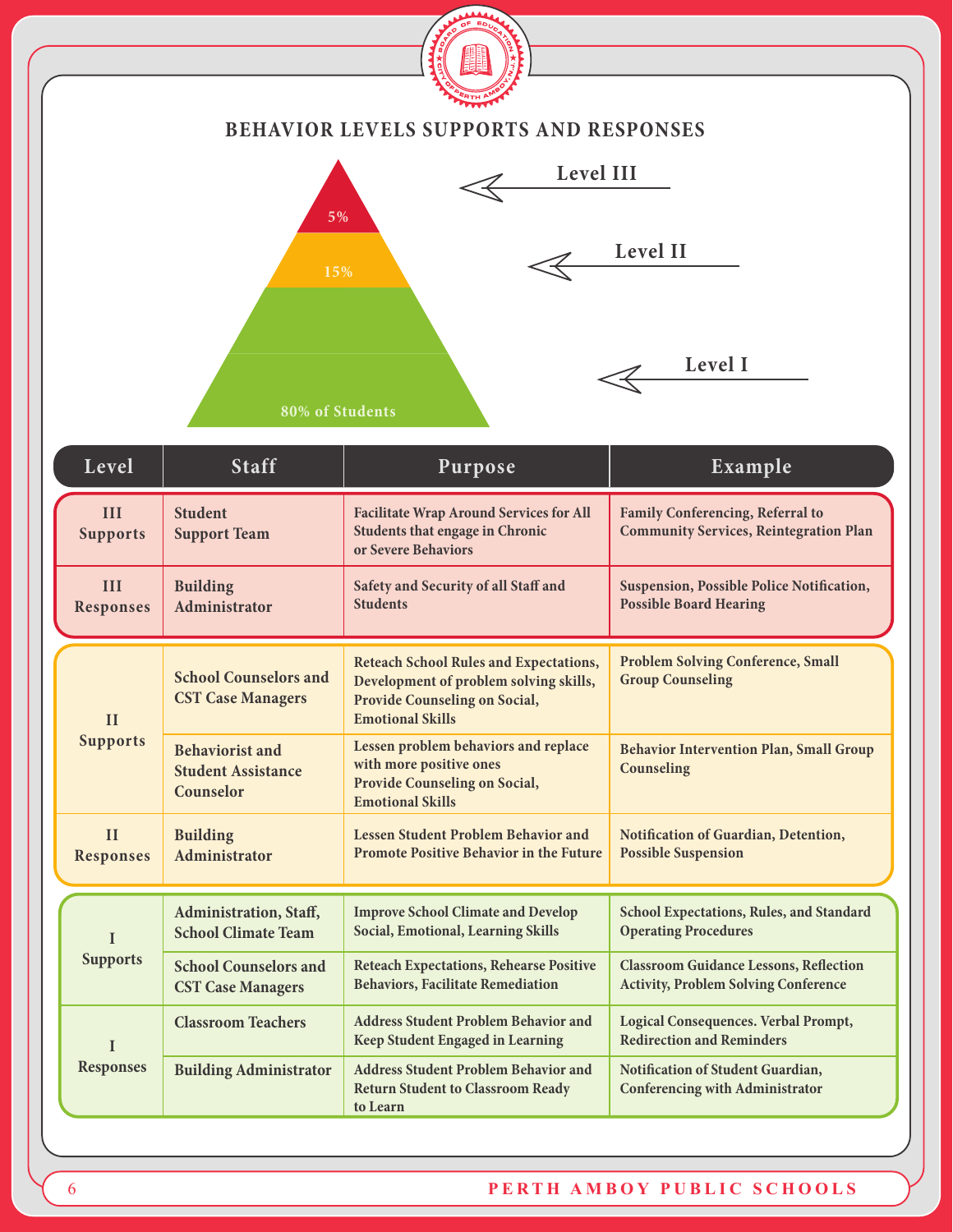

# **BEHAVIORS, RESPONSES & BEHAVIORAL SUPPORTS**

# **ARSON**

*Purposely or knowingly starting a fire or causing an explosion in or on the grounds of a school, thereby placing the victim or group of victims in danger of death or bodily injury; or purposely starting a fire or causing an explosion that destroys or damages the victim's or school's property/grounds.*

| ణ⊧   |                             | aestroys or authages the victims or schoots property/grounds.                                                                                                                                                                                                                               |                                                                                                                                                                                                                   |  |  |  |  |  |  |  |
|------|-----------------------------|---------------------------------------------------------------------------------------------------------------------------------------------------------------------------------------------------------------------------------------------------------------------------------------------|-------------------------------------------------------------------------------------------------------------------------------------------------------------------------------------------------------------------|--|--|--|--|--|--|--|
| EVEL | Grade                       |                                                                                                                                                                                                                                                                                             | <b>Any Occurrence</b>                                                                                                                                                                                             |  |  |  |  |  |  |  |
|      | <b>Level</b>                | <b>Response</b>                                                                                                                                                                                                                                                                             | <b>Behavioral Supports</b>                                                                                                                                                                                        |  |  |  |  |  |  |  |
|      | <b>All Grades</b><br>$K-12$ | Notification of Parent/Guardian<br>Notification of Police / Fire Department<br>Notification of Superintendent's Office<br>3.<br>Out of School Suspension (1-10 Days)<br>4.<br>Mandatory Administrator/Parent/Guardian Conference<br>5.<br>*Possible Board of Education Disciplinary Hearing | Problem Solving Conference<br>Family Conference /Collaboration<br>Referral to Student Support Team<br>Referral to Community Services<br>4.<br>Reintegration Plan<br>5.<br><i><b>*Possible Risk Assessment</b></i> |  |  |  |  |  |  |  |

# **ASSAULT OF A STUDENT**

*A person attempts to cause – or purposely, knowingly, or recklessly causes – bodily injury to another.*

| $\sim$<br>$\mathbf{E}$   | Grade      |    | <b>Any Occurrence</b>                              |    |                                  |  |  |  |  |
|--------------------------|------------|----|----------------------------------------------------|----|----------------------------------|--|--|--|--|
| EV                       | Level      |    | Response                                           |    | <b>Behavioral Supports</b>       |  |  |  |  |
| $\overline{\phantom{0}}$ | All Grades |    | Notification of Parent/Guardian                    |    | Problem Solving Conference       |  |  |  |  |
|                          |            | 2. | Notification of Police / Fire Department           | 2. | Family Conference /Collaboration |  |  |  |  |
|                          | $K-12$     | 3. | Notification of Superintendent's Office            | 3. | Referral to Student Support Team |  |  |  |  |
|                          |            | 4. | Out of School Suspension (1-10 Days)               | 4. | Referral to Community Services   |  |  |  |  |
|                          |            |    | Mandatory Administrator/Parent/Guardian Conference | 5. | Reintegration Plan               |  |  |  |  |
|                          |            |    | *Board of Education Disciplinary Hearing           |    |                                  |  |  |  |  |

# **ASSAULT OF DISTRICT PERSONNEL**

*A person attempts to cause – or purposely, knowingly, or recklessly causes – bodily injury to a District Staff or Board Member.*

| $\sim$<br>E1      | Grade  |    | <b>Any Occurrence</b>                              |    |                                  |  |  |  |  |
|-------------------|--------|----|----------------------------------------------------|----|----------------------------------|--|--|--|--|
| $\mathbf{\Xi}$    | Level  |    | Response                                           |    | <b>Behavioral Supports</b>       |  |  |  |  |
| <b>All Grades</b> |        |    | Notification of Parent/Guardian                    |    | Problem Solving Conference       |  |  |  |  |
|                   | $K-12$ | 2. | Notification of Police / Fire Department           | 2. | Family Conference /Collaboration |  |  |  |  |
|                   |        | 3. | Notification of Superintendent's Office            | 3. | Referral to Student Support Team |  |  |  |  |
|                   |        | 4. | Out of School Suspension (1-10 Days)               | 4. | Referral to Community Services   |  |  |  |  |
|                   |        | 5. | Mandatory Administrator/Parent/Guardian Conference | 5. | Reintegration Plan               |  |  |  |  |
|                   |        | 6. | Possible Expulsion                                 |    |                                  |  |  |  |  |
|                   |        |    | *Board of Education Disciplinary Hearing           |    |                                  |  |  |  |  |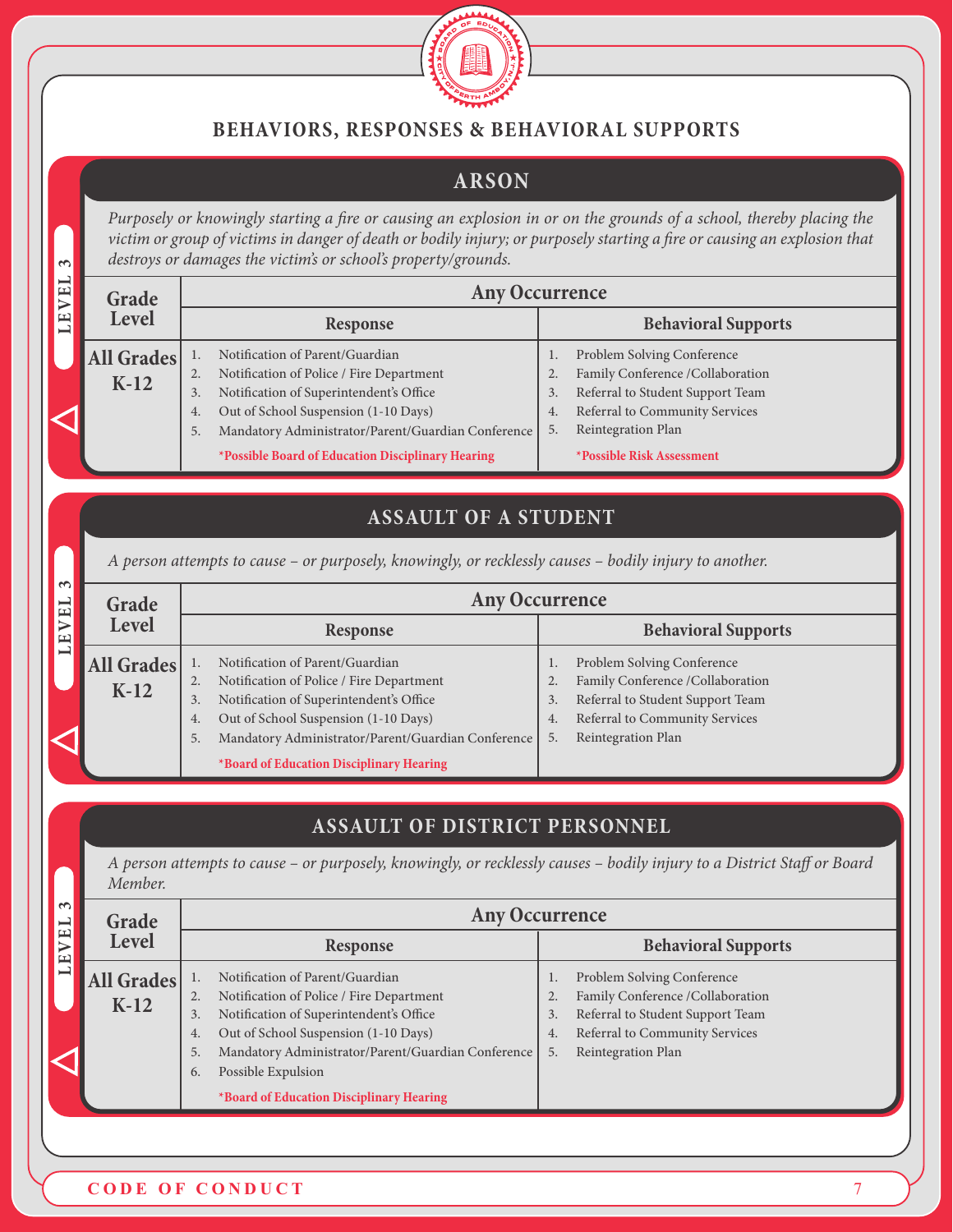

# **CUTTING CLASS OR LEAVING CLASS**

*Unauthorized absence of a class. Leaving the classroom for any reason without permission.*

|                                   | Grade                          |    |                                    |    | 1st Occurrence                                   |          |                                    |    | 2nd Occurrence                                              |
|-----------------------------------|--------------------------------|----|------------------------------------|----|--------------------------------------------------|----------|------------------------------------|----|-------------------------------------------------------------|
|                                   | Level                          |    | Response                           |    | <b>Behavioral Supports</b>                       |          | <b>Response</b>                    |    | <b>Behavioral Supports</b>                                  |
| $\mathbf{\Omega}$<br>EL           | Elementary<br>$K-4$            | 1. | Notification of<br>Parent/Guardian | 1. | Verbal Prompt, Redirection,<br>and/or Correction | 1.       | Notification of<br>Parent/Guardian | 1. | Verbal Prompt, Redirection,<br>and/or Correction            |
| $\triangleright$<br>$\frac{1}{2}$ |                                | 2. | Conference with<br>Administrator   | 2. | Positive And Specific<br>Directives that State   | 2.       | Conference with<br>Administrator   | 2. | Positive And Specific Directives<br>that State Expectations |
|                                   |                                | 3. | Possible Loss of<br>Privileges     |    | Expectations                                     | 3.       | Possible Loss of<br>Privileges     | 3. | Family Conference/<br>Collaboration                         |
|                                   | Middle                         | 1. | Notification of<br>Parent/Guardian | 1. | Positive And Specific<br>Directives that State   | 1.       | Notification of<br>Parent/Guardian | 1. | Positive And Specific Directives<br>that State Expectations |
|                                   | School &<br><b>High School</b> | 2. | Conference with<br>Administrator   |    | Expectations                                     | 2.       | Conference with<br>Administration  | 2. | Referral to Collaborative<br>Support Team                   |
|                                   | $5 - 12$                       | 3. | Possible Loss of<br>Privileges     |    |                                                  | 3.<br>4. | Detention<br>Progressive and       | 3. | Family Conference/<br>Collaboration                         |
|                                   |                                | 4. | Detention                          |    |                                                  |          | Timely Loss of<br>Privileges       |    |                                                             |

# **DAMAGE TO PROPERTY**

*Purposely, knowingly, or recklessly destroying or defacing school, contracted, or personal property, thereby causing an economic loss due to repair or for replacement.*

|                                                                                                                       | Grade                                              |                                                                                                             | <b>Initial Administrative Involvement</b>                                                                                                                                                                |                                                                                                                                                                                                                                      | <b>Repeated Behaviors</b>                                                                                                                                                                                       |
|-----------------------------------------------------------------------------------------------------------------------|----------------------------------------------------|-------------------------------------------------------------------------------------------------------------|----------------------------------------------------------------------------------------------------------------------------------------------------------------------------------------------------------|--------------------------------------------------------------------------------------------------------------------------------------------------------------------------------------------------------------------------------------|-----------------------------------------------------------------------------------------------------------------------------------------------------------------------------------------------------------------|
|                                                                                                                       | Level                                              | Response                                                                                                    | <b>Behavioral Supports</b>                                                                                                                                                                               | <b>Response</b>                                                                                                                                                                                                                      | <b>Behavioral Supports</b>                                                                                                                                                                                      |
| $\sim$<br>$\propto$<br>$\mathbf{\sim}$<br>$\rightarrow$<br>$\mathbf{L}$<br>$\triangleright$<br>$\mathbf{L}$<br>$\Box$ | Elementary<br>$K-4$                                | Notification of<br>Parent/Guardian<br>Conference with<br>2.<br>Administrator<br>*Possible Restitution       | Verbal Prompt, Redirection,<br>1.<br>and/or Correction<br>Positive And Specific<br>2.<br>Directives that State<br>Expectations<br>Reflection Activity<br>3.<br>Possible Facilitation of<br>4.<br>Apology | Notification of<br>1.<br>Parent/Guardian<br>Conference with<br>2.<br>Administrator<br>3.<br>Detention<br><i><b>*Possible Restitution</b></i>                                                                                         | Verbal Prompt, Redirection,<br>1.<br>and/or Correction<br>2.<br>Positive And Specific Directives<br>that State Expectations<br>Referral to Community Service<br>3.<br>Family Conference/<br>4.<br>Collaboration |
|                                                                                                                       | Middle<br>School &<br><b>High School</b><br>$5-12$ | Notification of<br>1.<br>Parent/Guardian<br>Conference with<br>2.<br>Administrator<br>*Possible Restitution | Problem Solving Conference<br>1.<br>$\overline{2}$ .<br>Possible Facilitation of<br>Apology                                                                                                              | Notification of<br>1.<br>Parent/Guardian<br>Conference with<br>2.<br>Administrator<br>Detention<br>3.<br><i>*Possible Suspension</i><br>$(1 \text{ Day})$<br><i>*Possible Police</i><br><b>Notification</b><br>*Possible Restitution | Possible Referral to Counseling<br>1.<br>Group<br>2.<br>Referral to Student Support<br>Team<br>3.<br>Referral to Community Services<br>Family Conference/<br>4.<br>Collaboration                                |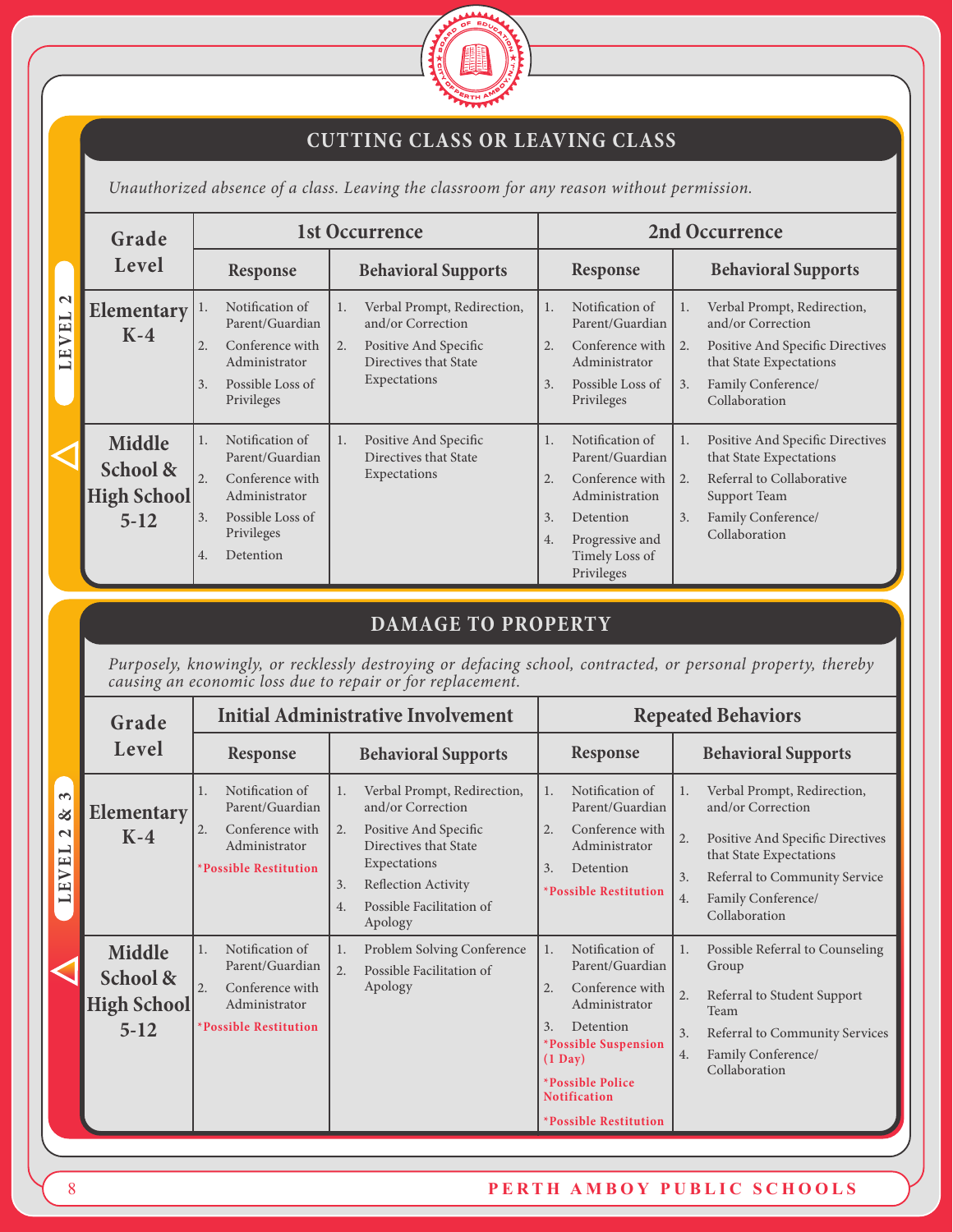

#### **DEFIANT CONDUCT**

*Refusal to obey directive of school employee.*

*The teacher will use strategies to address the behavior. If the behavior continues or if the first behavior is egregious, administrative involvement should occur as listed below.*

|                                                 | Grade                                                     |                                                                                                       | <b>Initial Administrative Involvement</b>                                                                                                                                         |                                                                                                                                               | <b>Repeated Behaviors</b>                                                                                                                                                        |
|-------------------------------------------------|-----------------------------------------------------------|-------------------------------------------------------------------------------------------------------|-----------------------------------------------------------------------------------------------------------------------------------------------------------------------------------|-----------------------------------------------------------------------------------------------------------------------------------------------|----------------------------------------------------------------------------------------------------------------------------------------------------------------------------------|
| $\sim$<br>చ                                     | Level                                                     | Response                                                                                              | <b>Behavioral Supports</b>                                                                                                                                                        | <b>Response</b>                                                                                                                               | <b>Behavioral Supports</b>                                                                                                                                                       |
| $\overline{\phantom{0}}$<br>VEL<br>$\mathbf{L}$ | <b>Elementary</b><br>$K-4$                                | Notification of<br>1.<br>Parent/Guardian<br>2.<br>Conference with<br>Administrator                    | Positive And Specific<br>Directives that State<br>Expectations<br>Re-Teaching and Rehearsal<br>2.<br>of Desired Skill or Procedure<br>3.<br>Facilitation of Apology to<br>Teacher | Notification of<br>1.<br>Parent/Guardian<br>Conference with<br>2.<br>Administrator                                                            | Referral to Counseling Group<br>1.<br>2.<br>Family Conference/<br>Collaboration<br>3.<br>Referral to Student Support<br>Team<br>Referral to Community Services<br>4.             |
|                                                 | <b>Middle</b><br>School &<br><b>High School</b><br>$5-12$ | Notification of<br>1.<br>Parent/Guardian<br>2.<br>Conference with<br>Administrator<br>3.<br>Detention | Verbal Prompt, Redirection,<br>1.<br>and/or Correction<br>Possible Facilitation of<br>2.<br>Apology to Teacher                                                                    | Notification of<br>1.<br>Parent/Guardian<br>Conference with<br>2.<br>Administrator<br>3.<br>Detention<br>*Possible Suspension<br>$(1-3$ Days) | Possible Referral to Counseling<br>1.<br>Group<br>2.<br>Referral to Student Support<br>Team<br>Family Conference/<br>3.<br>Collaboration<br>Referral to Community Services<br>4. |

# **DISRUPTING THE EDUCATIONAL PROCESS**

*Any act or behavior that disrupts the learning environment, either in person or via remote instruction, including entering another teacher's virtual classroom without consent.*

*The teacher will use strategies to address the behavior. If the behavior continues or if the first behavior is egregious, administrative involvement should occur as listed below.*

|                                                                                                                                           | Grade                                                |                                                                                                       | <b>Initial Administrative Involvement</b>                                                                                                                                                                                                                                  |                                                                                                                                                                          | <b>Repeated Behaviors</b>                                                                                                                                                        |
|-------------------------------------------------------------------------------------------------------------------------------------------|------------------------------------------------------|-------------------------------------------------------------------------------------------------------|----------------------------------------------------------------------------------------------------------------------------------------------------------------------------------------------------------------------------------------------------------------------------|--------------------------------------------------------------------------------------------------------------------------------------------------------------------------|----------------------------------------------------------------------------------------------------------------------------------------------------------------------------------|
| $\sim$                                                                                                                                    | Level                                                | <b>Response</b>                                                                                       | <b>Behavioral Supports</b>                                                                                                                                                                                                                                                 | <b>Response</b>                                                                                                                                                          | <b>Behavioral Supports</b>                                                                                                                                                       |
| ళ<br>$\overline{\phantom{0}}$<br>$\overline{\phantom{0}}$<br>$\mathbf{L}$<br>$\triangleright$<br>$\mathbf{L}$<br>$\overline{\phantom{0}}$ | Elementary<br>$K-4$                                  | Notification of<br>1.<br>Parent/Guardian<br>Conference with<br>2.<br>Administrator                    | Verbal Prompt, Redirection,<br>1.<br>and/or Correction<br>Positive And Specific<br>2.<br>Directives that State<br>Classroom/School-Wide<br>Expectations<br>Re-Teaching and Rehearsal of<br>3.<br>Desired Skill or Procedure<br>Facilitation of Apology to<br>4.<br>Teacher | Notification of<br>1.<br>Parent/Guardian<br>Conference with<br>2.<br>Administrator<br>3.<br>Detention<br>*Possible Suspension<br>$(1-3 \text{ Days})$                    | Referral to Counseling Group<br>1.<br>2.<br>Family Conference/<br>Collaboration<br>3.<br>Referral to Student Support<br>Team<br>Referral to Community Services<br>4.             |
|                                                                                                                                           | Middle<br>School &<br><b>High School</b><br>$5 - 12$ | Notification of<br>1.<br>Parent/Guardian<br>2.<br>Conference with<br>Administrator<br>3.<br>Detention | Verbal Prompt, Redirection,<br>1.<br>and/or Correction<br>Possible Facilitation of<br>$\overline{2}$ .<br>Apology to Teacher                                                                                                                                               | Notification of<br>1.<br>Parent/Guardian<br>Conference with<br>2.<br>Administrator<br>$\mathbf{3}$ .<br>Detention<br><i>*Possible Suspension</i><br>$(1-3 \text{ Days})$ | Referral to Counseling Group<br>1.<br>2.<br>Family Conference/<br>Collaboration<br>3 <sub>1</sub><br>Referral to Student Support<br>Team<br>Referral to Community Services<br>4. |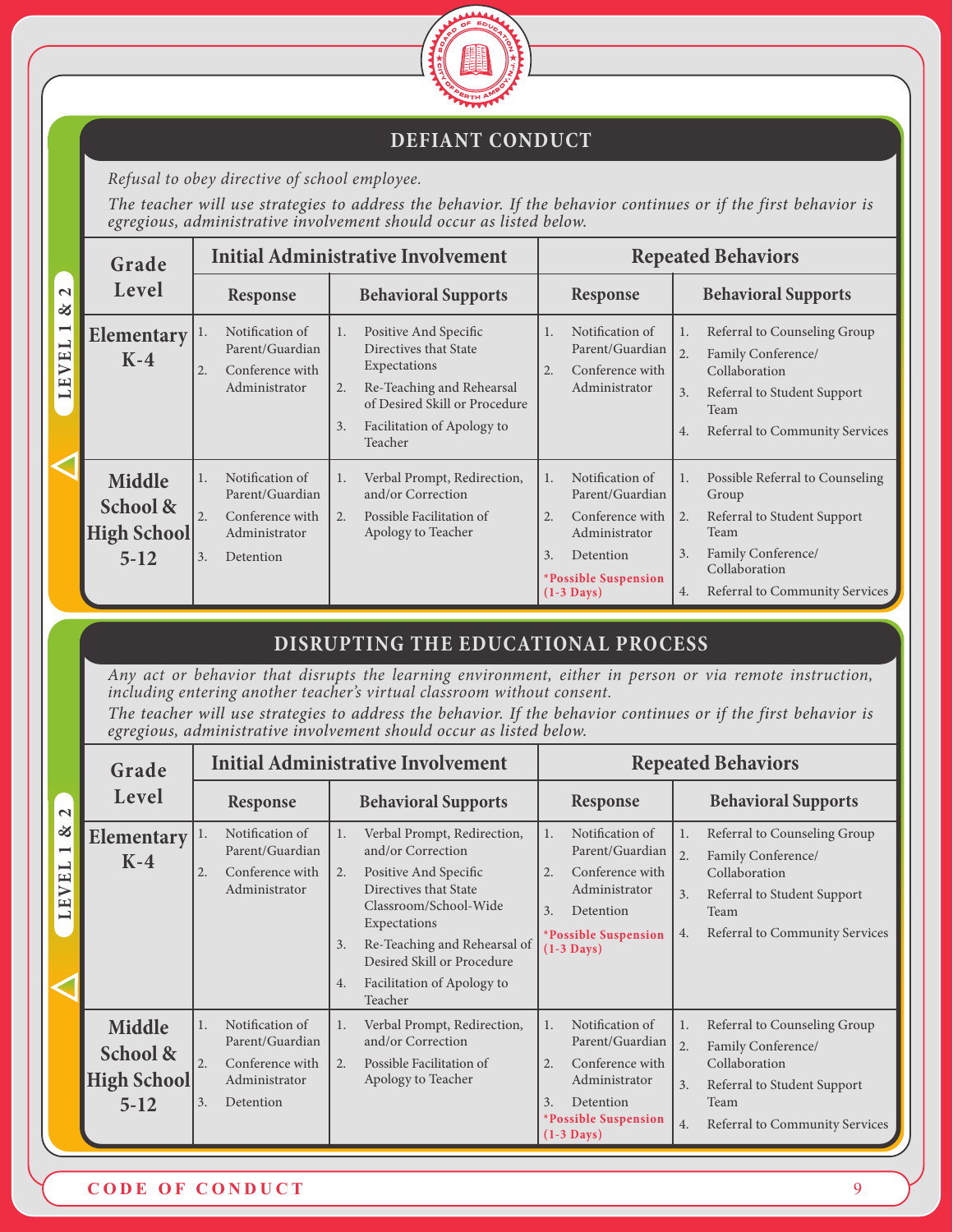

#### **DRESS CODE VIOLATION**

*Clothing that is not part of the school uniform policy or is distracting, suggestive or inappropriate is prohibited. The teacher will use strategies to address the behavior. If the behavior continues or if the first behavior is egregious, administrative involvement should occur as listed below.*

| $\overline{\phantom{0}}$ | Grade                                                |    | <b>Initial Administrative Involvement</b> |  |                                                |  | <b>Repeated Behaviors</b>                                                    |          |                                                                                                                 |  |
|--------------------------|------------------------------------------------------|----|-------------------------------------------|--|------------------------------------------------|--|------------------------------------------------------------------------------|----------|-----------------------------------------------------------------------------------------------------------------|--|
| E1<br>EV                 | Level                                                |    | Response                                  |  | <b>Behavioral Supports</b>                     |  | Response                                                                     |          | <b>Behavioral Supports</b>                                                                                      |  |
| コ                        | Elementary $\vert^{1}$ .<br>$K-4$                    |    | Notification of<br>Parent/Guardian        |  | Positive Directives that State<br>Expectations |  | Written<br>Notification to<br>Parent/Guardian<br>w/Expectations              | 2.<br>3. | Referral to Home School Liaison<br>Referral to Student Support<br>Team<br><b>Referral to Community Services</b> |  |
|                          | Middle<br>School &<br><b>High School</b><br>$5 - 12$ | 1. | Verbal Warning                            |  | Positive Directives that State<br>Expectations |  | Written<br>Notification to<br>Parent/Guardian<br>w/Expectations<br>Detention | 2.<br>3. | Referral to Home School Liaison<br>Referral to Student Support<br>Team<br><b>Referral to Community Services</b> |  |

#### **FACE COVERINGS & SOCIAL DISTANCING**

*The following revision to the Code of Conduct is only applicable during the Covid 19 pandemic recovery. Students are required to wear face coverings at all times except under the following circumstances: Per the Governor's executive order.*

*a. When doing so would inhibit the individual's health.* 

*b. When a student is in extreme heat outdoors.*

*c. When a student is in water.* 

*d. If a student's documented medical condition, or disability as reflected in an Individualized Education Program (IEP), precludes the use of a face covering.* 

*e. If a student is under the age of two (2), due to the risk of suffocation.*

 *f. When a student is eating or drinking.* 

*g. If or when anyone has trouble breathing or is unconscious, is incapacitated, or is otherwise unable to remove the face covering without assistance (e.g., face coverings should not be worn by Pre-K students during nap time).* 

*h. The student is engaged in high intensity aerobic or anaerobic activities.* 

*i. During gym and music classes when individuals are in a well-ventilated location and able to maintain a physical distance of six feet apart (see number 2 below).* 

*j. When wearing a face covering creates an unsafe condition in which to operate equipment or execute a task (for example, students operating machinery in which face coverings may get caught).*

| Grade                                                     |                                    | <b>Initial Administrative Involvement</b>                   | <b>Repeated Behaviors</b>                                                    |                                                                                                                      |  |  |  |
|-----------------------------------------------------------|------------------------------------|-------------------------------------------------------------|------------------------------------------------------------------------------|----------------------------------------------------------------------------------------------------------------------|--|--|--|
| Level                                                     | Response                           | <b>Behavioral Supports</b>                                  | Response                                                                     | <b>Behavioral Supports</b>                                                                                           |  |  |  |
| Elementary<br>$K-4$                                       | Notification of<br>Parent/Guardian | <b>Positive Directives that State</b><br>1.<br>Expectations | Written<br>Notification to<br>Parent/Guardian<br>w/Expectations              | Referral to Home School Liaison<br>2.<br>Referral to Student Support<br>Team<br>3.<br>Referral to Community Services |  |  |  |
| <b>Middle</b><br>School &<br><b>High School</b><br>$5-12$ | Verbal Warning                     | Positive Directives that State<br>1.<br>Expectations        | Written<br>Notification to<br>Parent/Guardian<br>w/Expectations<br>Detention | Referral to Home School Liaison<br>2.<br>Referral to Student Support<br>Team<br>3.<br>Referral to Community Services |  |  |  |

**LEVEL 1**

EVEL

f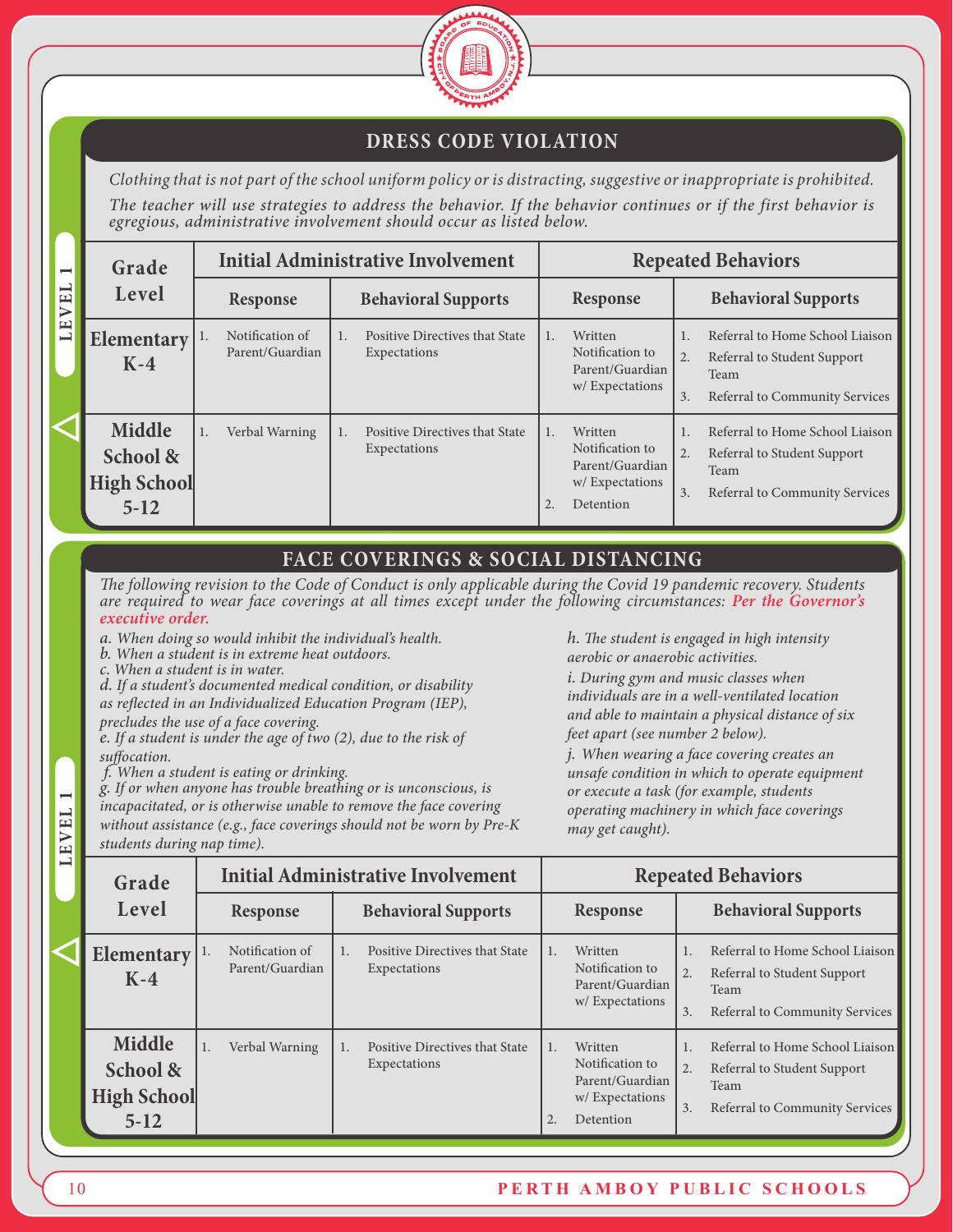

# **FALSE PUBLIC ALARM/BOMB THREAT**

*Initiating or circulating a report or warning, via any means of communication of an impending fire, explosion, bombing, crime, catastrophe or emergency, knowing that the report or warning is false or baseless and that it is likely to cause evacuation of a school building, school bus, or other place of assembly on school grounds. This includes knowingly setting off a fire alarm when no fire exists or possession or handling of an object that has the appearance of an explosive device.* 

| $\sim$                               |                   |    |                                                       |    |                                  |  |  |  |
|--------------------------------------|-------------------|----|-------------------------------------------------------|----|----------------------------------|--|--|--|
| $\mathbf{\mathord{\text{--}}}$<br>VE | Grade             |    | <b>Any Occurrence</b>                                 |    |                                  |  |  |  |
| $\overline{\mathbf{r}}$<br>一         | Level             |    | Response                                              |    | <b>Behavioral Supports</b>       |  |  |  |
|                                      | <b>All Grades</b> |    | Notification of Parent/Guardian                       |    | Problem Solving Conference       |  |  |  |
|                                      | $K-12$            | 2. | Notification of Police/Fire Department                |    | Family Conference/Collaboration  |  |  |  |
|                                      |                   | 3. | Notification of Superintendent's Office               | 3. | Referral to Student Support Team |  |  |  |
|                                      |                   | 4. | Out of School Suspension (1-10 Days)                  | 4. | Referral to Community Service    |  |  |  |
|                                      |                   | 5. | Mandatory Administrator/Parent/Guardian<br>Conference | 5. | Reintegration Plan               |  |  |  |
|                                      |                   |    | *Possible Board of Education Disciplinary Hearing     |    | *Possible Risk Assessment        |  |  |  |

# **FIGHTING**

*Mutual engagement in a physical confrontation that may result in bodily injury to either party. Does not include a verbal confrontation or a minor confrontation, such as a shoving match.*

*Any fighting that results in physical injury and/or requires medical attention may warrant Out of School Suspension (1-10 days).*

|                                                                                                               | Grade                                         |                                                                                                                                                                                                                          | 1st Occurrence                                                                              |                                                                                                                                                                                                             | 2nd Occurrence or Greater                                                                                                                                                                                                                               |
|---------------------------------------------------------------------------------------------------------------|-----------------------------------------------|--------------------------------------------------------------------------------------------------------------------------------------------------------------------------------------------------------------------------|---------------------------------------------------------------------------------------------|-------------------------------------------------------------------------------------------------------------------------------------------------------------------------------------------------------------|---------------------------------------------------------------------------------------------------------------------------------------------------------------------------------------------------------------------------------------------------------|
| $\infty$                                                                                                      | Level                                         | <b>Response</b>                                                                                                                                                                                                          | <b>Behavioral Supports</b>                                                                  | <b>Response</b>                                                                                                                                                                                             | <b>Behavioral Supports</b>                                                                                                                                                                                                                              |
| $\infty$<br>$\sim$<br>$\overline{\phantom{0}}$<br>$\overline{\mathbf{H}}$<br>$\triangleright$<br>$\mathbb{H}$ | Elementary<br>$K-4$                           | Notification of<br>1.<br>Parent/Guardian<br>2.<br>Conference with<br>Administrator<br>3.<br>Possible HIB<br>investigation                                                                                                | <b>Mediated Conflict Resolution</b><br>1.<br>$\overline{2}$ .<br>Problem Solving Conference | Notification of<br>1.<br>Parent/Guardian<br>Conference with<br>2.<br>Administration<br>Possible HIB<br>3.<br>Investigation<br>Detention<br>4.                                                               | Mediated Conflict Resolution<br>1.<br>2.<br>Family Conference/Collaboration<br>Chronic/Severe:<br>Referral to Counseling Group<br>3.<br>Referral to Student Support<br>4.<br>Team<br>5.<br>Referral to Community Service                                |
|                                                                                                               | Middle<br>School &<br>High School<br>$5 - 12$ | Notification of<br>1.<br>Parent/Guardian<br>$\overline{2}$ .<br>Conference with<br>Administrator<br>Possible HIB<br>3.<br>investigation<br>Detention<br>4.<br><i><b>*Possible Suspension</b></i><br>$(1-3 \text{ Days})$ | <b>Possible Mediated Conflict</b><br>1.<br>Resolution<br>Problem Solving Conference<br>2.   | Notification of<br>1.<br>Parent/Guardian<br>Conference with<br>2.<br>Administration<br>Possible HIB<br>3.<br>Investigation<br>Detention<br>4.<br><i><b>*Possible Suspension</b></i><br>$(1-3 \text{ Days})$ | <b>Possible Mediated Conflict</b><br>1 <sup>1</sup><br>Resolution<br>Family Conference/Collaboration<br>2.<br>Chronic/Severe:<br>Referral to Counseling Group<br>3.<br>Referral to Student Support<br>4.<br>Team<br>5.<br>Referral to Community Service |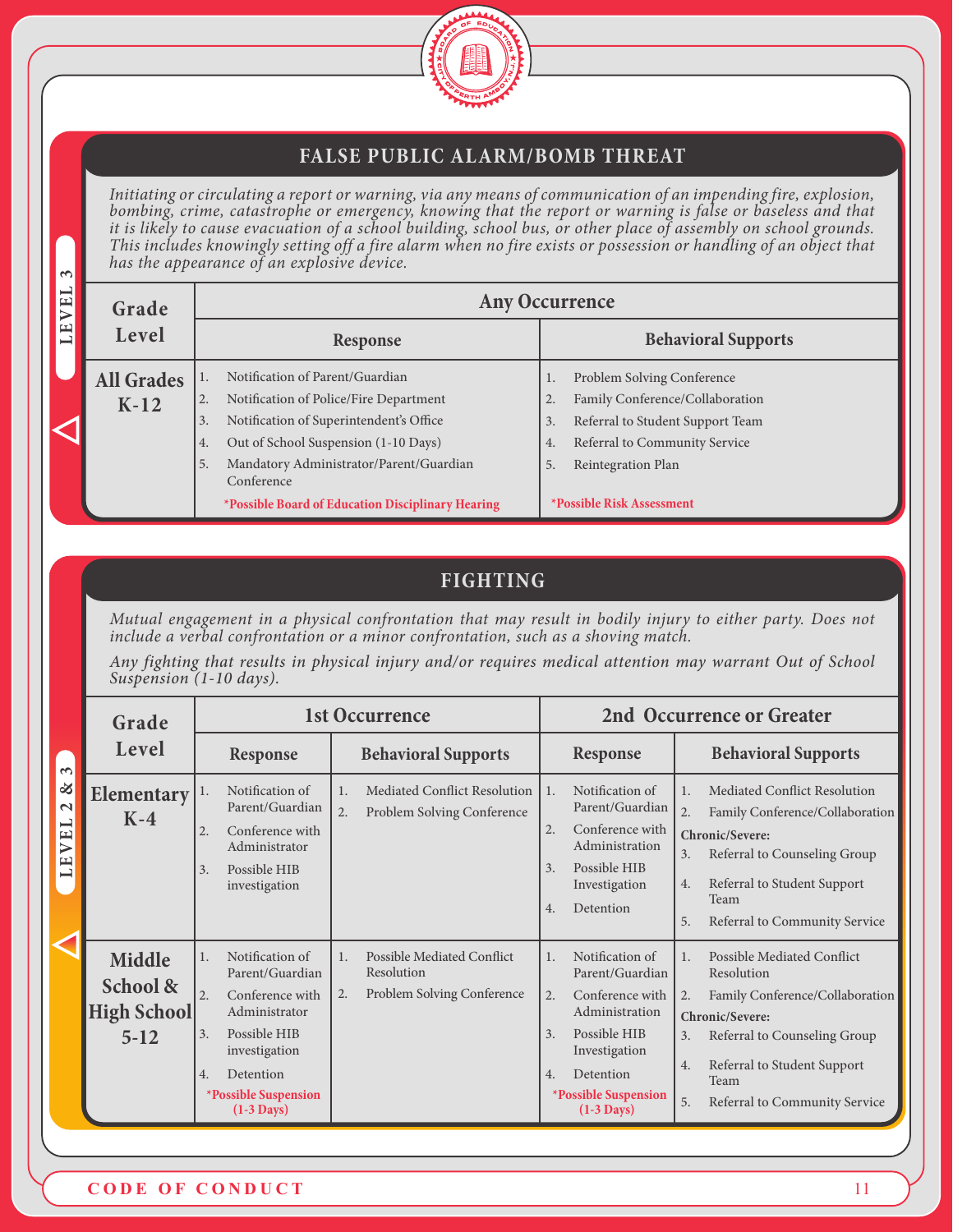

# **FIREWORKS OR CHEMICALS**

*The possession, sale or distribution, or detonation of chemicals or an explosive device.*

*Sale or detonation and/or causing bodily injury and/or destruction of property will warrant Out of School Suspension (1-5 days) and possible Board Disciplinary Hearing.*

| $\sim$<br>EL                                              | Grade                | <b>Any Occurrence</b>                                                                                                                                                                                                      |                                                                                                                                                                                                                                                                      |  |  |  |
|-----------------------------------------------------------|----------------------|----------------------------------------------------------------------------------------------------------------------------------------------------------------------------------------------------------------------------|----------------------------------------------------------------------------------------------------------------------------------------------------------------------------------------------------------------------------------------------------------------------|--|--|--|
| $\triangleright$<br>$\begin{array}{c} \hline \end{array}$ | Level                | <b>Response</b>                                                                                                                                                                                                            | <b>Behavioral Supports</b>                                                                                                                                                                                                                                           |  |  |  |
| $\blacksquare$                                            | Elementary<br>$K-12$ | Notification of Parent/Guardian<br>Conference with Administrator<br>Detention<br>3.<br>*Possible Notification of Superintendent's Office<br><i><b>*Possible Police Notification</b></i><br>*Possible Suspension (1-3 Days) | Initiate a Student Centered Discussion about the<br>Incident<br>Family Conference/Collaboration<br><b>Chronic/Severe:</b><br>Referral to Student Support Team<br>3.<br>Reintegration Plan<br>4.<br>Referral to Community Services<br>5.<br>*Possible Risk Assessment |  |  |  |

# **FORGERY OR FALSE IDENTITY OR PLAGIARISM**

*Altercations made on any type of school material ex. Passes, Notes, Grades etc. or Plagiarizing of any work.*

|                          | Grade                                                |                                                                                    | 1st Occurrence                                                                                            |                                                                                                       | <b>2nd Occurrence or Greater</b>                                                                                                                                           |
|--------------------------|------------------------------------------------------|------------------------------------------------------------------------------------|-----------------------------------------------------------------------------------------------------------|-------------------------------------------------------------------------------------------------------|----------------------------------------------------------------------------------------------------------------------------------------------------------------------------|
| $\overline{\phantom{0}}$ | Level                                                | Response                                                                           | <b>Behavioral Supports</b>                                                                                | Response                                                                                              | <b>Behavioral Supports</b>                                                                                                                                                 |
| VEL<br>$\mathbf{L}$      | Elementary<br>$K-4$                                  | Notification of<br>1.<br>Parent/Guardian<br>Conference with<br>2.<br>Teacher       | Initiate a Student Centered<br>Discussion about the Incident<br>Family Conference/<br>2.<br>Collaboration | Notification of<br>1.<br>Parent/Guardian<br>Conference with<br>2.<br>Administrator                    | Referral to Counseling Group<br>1.<br>2.<br>Family Conference/<br>Collaboration<br>3.<br>Referral to Student Support Team<br>Referral to Community Services<br>4.          |
|                          | Middle<br>School &<br><b>High School</b><br>$5 - 12$ | Notification of<br>1.<br>Parent/Guardian<br>2.<br>Conference with<br>Administrator | Initiate a Student Centered<br>$\mathbf{1}$ .<br>Discussion about the Incident                            | Notification of<br>1.<br>Parent/Guardian<br>Conference with<br>2.<br>Administrator<br>3.<br>Detention | Problem Solving<br>1.<br>2.<br>Family Conference/<br>Collaboration<br>Chronic/Severe:<br>Referral to Student Support<br>3.<br>Team<br>Referral to Community Services<br>4. |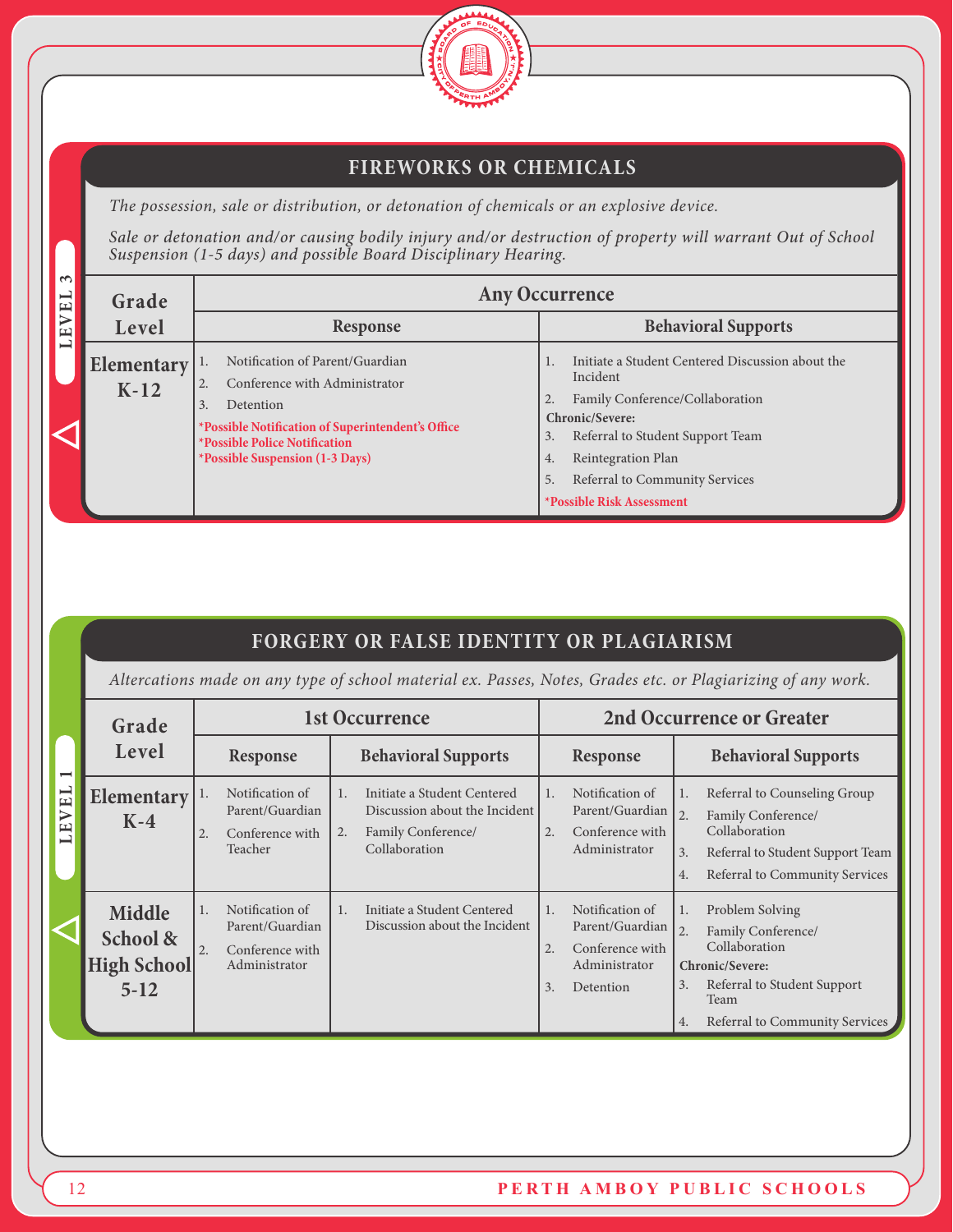

# **GANG RELATED MISBEHAVIOR**

*Confirmation from a law enforcement official, the victim, or the offender that the incident was gang related.*

|                     | Grade                                         |                            |                                                                                                                                                                                        |          | <b>1st Occurrence</b>                                                                               |                                          |                                                                                                                                                                                               |                                        | <b>2nd Occurrence or Greater</b>                                                                                                                                                                                            |
|---------------------|-----------------------------------------------|----------------------------|----------------------------------------------------------------------------------------------------------------------------------------------------------------------------------------|----------|-----------------------------------------------------------------------------------------------------|------------------------------------------|-----------------------------------------------------------------------------------------------------------------------------------------------------------------------------------------------|----------------------------------------|-----------------------------------------------------------------------------------------------------------------------------------------------------------------------------------------------------------------------------|
|                     | Level                                         |                            | Response                                                                                                                                                                               |          | <b>Behavioral Supports</b>                                                                          |                                          | Response                                                                                                                                                                                      |                                        | <b>Behavioral Supports</b>                                                                                                                                                                                                  |
| $\sim$<br>一<br>LEVE | <b>Elementary</b><br>$K-4$                    | 1.<br>2.<br>3.<br>4.       | Notification of<br>Parent/Guardian<br>Conference with<br>Administrator<br>Notification of<br>Superintendent's<br>Office<br><b>Police Notification</b>                                  | 1.<br>2. | Initiate a Student Centered<br>Discussion about the Incident<br>Family Conference/<br>Collaboration | 1.<br>2.<br>$\overline{3}$ .<br>4.<br>5. | Notification of<br>Parent/Guardian<br>Conference with<br>Administrator<br>Notification of<br>Superintendent's<br>Office<br><b>Police Notification</b><br>Suspension<br>$(1 - 3 \text{ days})$ | $\mathbf{1}$ .<br>2.<br>3.<br>4.<br>5. | Initiate a Student Centered<br>Discussion about the Incident<br>Family Conference/Collaboration<br>Chronic/Severe:<br>Referral to Counseling Group<br>Referral to Student Support<br>Team<br>Referral to Community Services |
|                     | Middle<br>School &<br>High School<br>$5 - 12$ | 1.<br>2.<br>3.<br>4.<br>5. | Notification of<br>Parent/Guardian<br>Conference with<br>Administrator<br>Notification of<br>Superintendent's<br>Office<br>Police Notification<br>Suspension<br>$(1 - 3 \text{ days})$ | 1.<br>2. | Initiate a Student Centered<br>Discussion about the Incident<br>Family Conference/<br>Collaboration | $\mathbf{1}$ .<br>2.<br>3.<br>4.<br>5.   | Notification of<br>Parent/Guardian<br>Conference with<br>Administrator<br>Notification of<br>Superintendent's<br>Office<br><b>Police Notification</b><br>Suspension<br>$(1 - 5 \text{ days})$ | 1.<br>2.<br>3.<br>4.                   | Family Conference/<br>Collaboration<br>Chronic/Severe:<br>Referral to Student Support<br>Team<br>Reintegration Plan<br>Referral to Community Services                                                                       |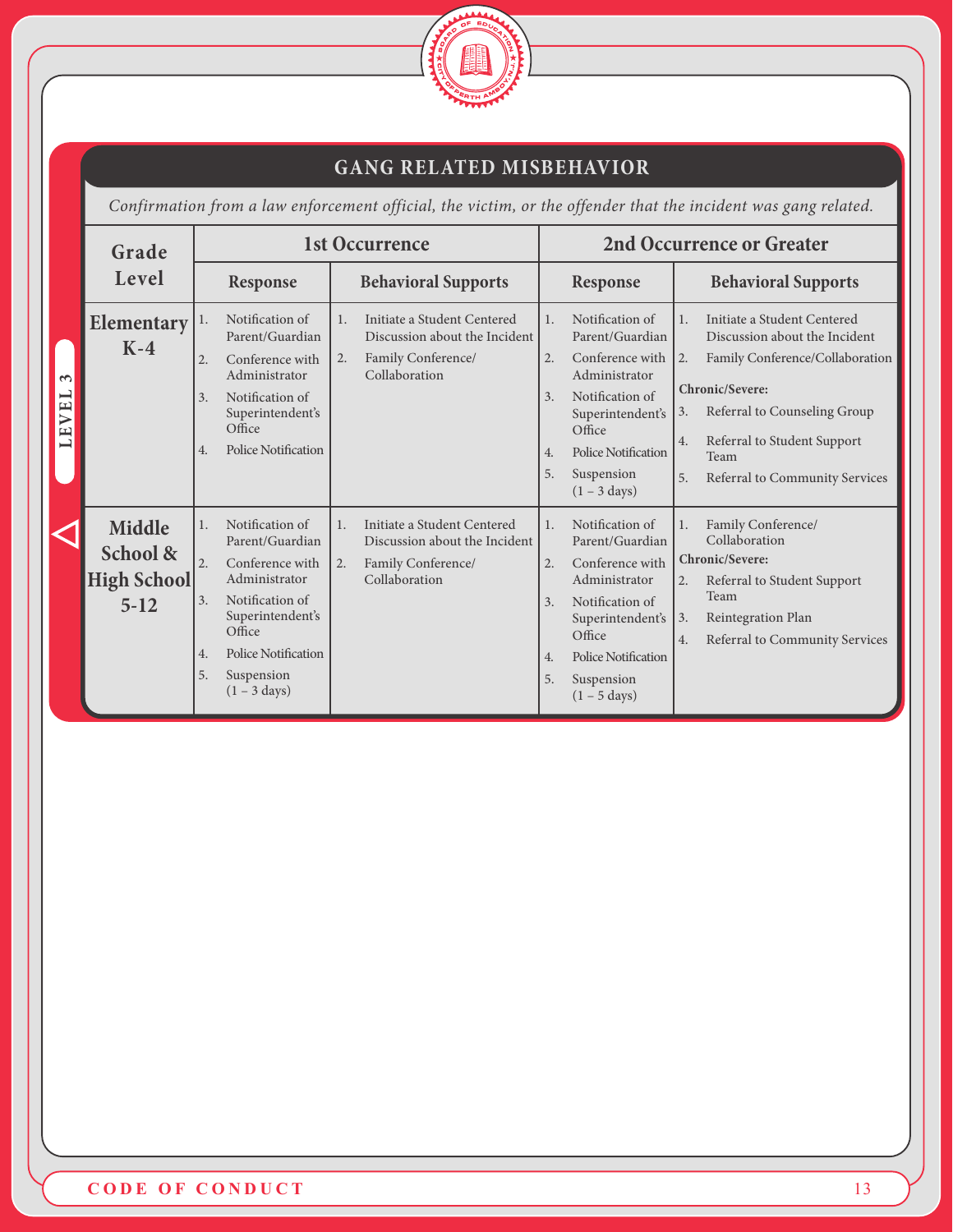

#### **HARASSMENT, INTIMIDATION & BULLYING**

*HIB means any gesture, any written, verbal or physical act, or any electronic communication, whether it be a single incident or a series of incidents, that is reasonably perceived as being motivated either by any actual or perceived characteristic, such as race, color, religion, ancestry, national origin, gender, sexual orientation, gender identity and expression, or a mental, physical or sensory disability, or by any other distinguishing characteristic, that takes place on school property, at any school-sponsored function, on a school bus, or off school grounds as provided for in section 16 of P.L. 2010, c.122 (C. 18A:37-15.3), that substantially disrupts or interferes with the orderly operation of the school or the rights of other students and that: a reasonable person should know, under the circumstances, will have the effect of physically or emotionally harming a student or damaging the student's property, or placing a student in reasonable fear of physical or emotional harm to his person or damage to his property; has the effect of insulting or demeaning any student or group of students; or creates a hostile educational environment for the student by interfering with a student's education or by severely or pervasively causing physical or emotional harm to the student. All complaints of HIB shall be investigated and processed in accordance with District Policy and State Law.*

| Grade                                                |                                                                                                                                                                                                                                                                                    | <b>1st Occurrence</b>                                                                                                                                                 |                                                                                                                                                                                                                                                                                                                                                                                                                                     | <b>2nd Occurrence or Greater</b>                                                                                                                                                                                                                                      |
|------------------------------------------------------|------------------------------------------------------------------------------------------------------------------------------------------------------------------------------------------------------------------------------------------------------------------------------------|-----------------------------------------------------------------------------------------------------------------------------------------------------------------------|-------------------------------------------------------------------------------------------------------------------------------------------------------------------------------------------------------------------------------------------------------------------------------------------------------------------------------------------------------------------------------------------------------------------------------------|-----------------------------------------------------------------------------------------------------------------------------------------------------------------------------------------------------------------------------------------------------------------------|
| Level                                                | Response                                                                                                                                                                                                                                                                           | <b>Behavioral Supports</b>                                                                                                                                            | Response                                                                                                                                                                                                                                                                                                                                                                                                                            | <b>Behavioral Supports</b>                                                                                                                                                                                                                                            |
| Elementary<br>$K-4$                                  | Notification of<br>1.<br>Parent/Guardian<br>2.<br>Conference with<br>Administrator<br>Notification of<br>$\overline{3}$ .<br>Superintendent's<br>Office<br>Detention<br>4.<br><b>*Possible Police</b><br><b>Notification</b>                                                       | 1.<br>Reflection Activity<br>$\overline{2}$ .<br><b>Possible Mediation</b><br>3.<br>Possible Facilitation of<br>Apology<br>4.<br>Family Conference /<br>Collaboration | Notification of<br>1.<br>Parent/Guardian<br>Conference with<br>2.<br>Administrator<br>Notification of<br>3.<br>Superintendent's<br>Office<br>Detention<br>4.<br>5.<br>Mandatory Parent,<br>Administrator,<br><b>Student Conference</b><br>*Possible Suspension                                                                                                                                                                      | Problem Solving Conference<br>1.<br>$\overline{2}$ .<br>Family Conference/<br>Collaboration<br>Chronic/Severe:<br>Referral to Counseling Group<br>1.<br>2.<br>Referral to Student Support<br>Team<br>Referral to Community Services<br>3.<br>4.<br>Reintegration Plan |
|                                                      |                                                                                                                                                                                                                                                                                    |                                                                                                                                                                       | $(1-3$ Days)<br>*Possible Police                                                                                                                                                                                                                                                                                                                                                                                                    |                                                                                                                                                                                                                                                                       |
| Middle<br>School &<br><b>High School</b><br>$5 - 12$ | Notification of<br>1.<br>Parent/Guardian<br>2.<br>Conference with<br>Administrator<br>3.<br>HIB investigation<br>Notification of<br>4.<br>Superintendent's<br>Office<br>5.<br>Detention<br>*Possible Suspension<br>$(1-3 \text{ Days})$<br>*Possible Police<br><b>Notification</b> | 1.<br>Reflection Activity<br>2.<br><b>Possible Mediation</b><br>3.<br>Possible Facilitation of<br>Apology<br>4.<br>Family Conference /<br>Collaboration               | <b>Notification</b><br>Notification of<br>1.<br>Parent/Guardian<br>Conference with<br>2.<br>Administrator/Dean<br>Notification of<br>$\overline{3}$ .<br>Superintendent's<br>Office<br>Detention<br>4.<br>Mandatory Parent,<br>5.<br>Administrator,<br><b>Student Conference</b><br><i><b>*Possible Suspension</b></i><br>$(1-3$ Days)<br>*Possible Police<br><b>Notification</b><br>*Possible Board of<br><b>Education Hearing</b> | Problem Solving Conference<br>1.<br>$\overline{2}$ .<br>Family Conference/<br>Collaboration<br>Chronic/Severe:<br>Referral to Student Support<br>1.<br>Team<br>Reintegration Plan<br>2.<br>Referral to Community Services<br>3.                                       |

**LEVEL 2 & 3**

LEVEL 2

 $\sim$  $\propto$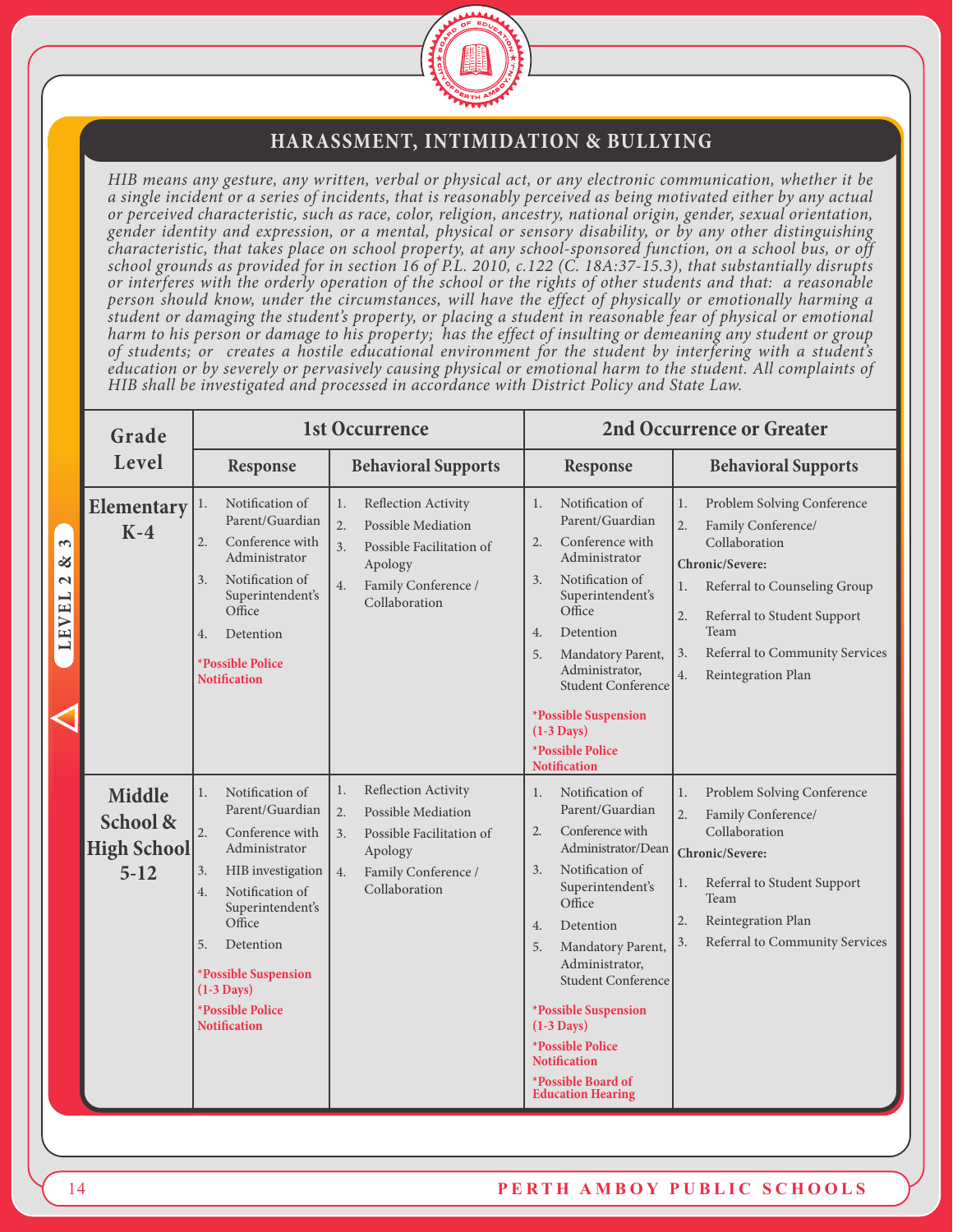

# **INAPPROPRIATE OBJECTS**

*Possession or use of any instrument/object that poses a disruption to the educational environment.*

|                                                                                                  | Grade                                       |                                                                                                                                                                   | 1st Occurrence                                                              |                                                                                                                                                                                      | <b>2nd Occurrence or Greater</b>                                                                                                                                                                                     |
|--------------------------------------------------------------------------------------------------|---------------------------------------------|-------------------------------------------------------------------------------------------------------------------------------------------------------------------|-----------------------------------------------------------------------------|--------------------------------------------------------------------------------------------------------------------------------------------------------------------------------------|----------------------------------------------------------------------------------------------------------------------------------------------------------------------------------------------------------------------|
|                                                                                                  | Level                                       | <b>Response</b>                                                                                                                                                   | <b>Behavioral Supports</b>                                                  | Response                                                                                                                                                                             | <b>Behavioral Supports</b>                                                                                                                                                                                           |
| $\mathbf{\Omega}$<br>$\infty$<br>$\overline{\phantom{0}}$<br>VEL<br>$\overline{\mathbf{H}}$<br>コ | Elementary<br>$K-4$                         | Notification of<br>1.<br>Parent/Guardian<br>Conference with<br>2.<br>Administrator<br>Confiscation<br>3.<br><i><b>*Possible Police</b></i><br><b>Notification</b> | Reflection Activity<br>1.<br>$\overline{2}$ .<br>Problem Solving Conference | Notification of<br>1.<br>Parent/Guardian<br>Conference with<br>2.<br>Administrator<br>Detention<br>3.<br>Confiscation<br>4.<br><i><b>*Possible Police</b></i><br><b>Notification</b> | Problem Solving Conference<br>1.<br>2.<br>Referral to Counseling Group<br>Chronic/Severe:<br>Family Conference/Collaboration<br>1.<br>Referral to Student Support Team<br>2.<br>Referral to Community Services<br>3. |
|                                                                                                  | Middle<br>School &<br>High School<br>$5-12$ | Notification of<br>1.<br>Parent/Guardian<br>2.<br>Conference with<br>Administrator<br><i><b>*Possible Police</b></i><br><b>Notification</b>                       | Problem Solving Conference<br>1.                                            | Notification of<br>1.<br>Parent/Guardian<br>Conference with<br>2.<br>Administrator<br>3.<br>Detention<br><i><b>*Possible Police</b></i><br><b>Notification</b>                       | Problem Solving<br>1.<br>Chronic/Severe:<br>Family Conference/<br>1.<br>Collaboration<br>2.<br>Referral to Student Support<br>Team<br>3.<br><b>Referral to Community Services</b>                                    |

# **KIDNAPPING**

*Pursuant to N.J.S.A. 2C:13-1, unlawful removal of a student from school grounds or a substantial distance from where he or she is found in or on school grounds; or confinement of the victim for the purpose of holding the victim for ransom or reward as a shield or hostage; or confinement for a substantial period of time to facilitate commission of a crime or flight thereafter; or to inflict bodily injury on or terrorize the victim.*

|                                               | Grade                                              | <b>Any Occurrence</b>                                                                                                                                                                                     |                                                                                                                                                                                           |  |  |  |
|-----------------------------------------------|----------------------------------------------------|-----------------------------------------------------------------------------------------------------------------------------------------------------------------------------------------------------------|-------------------------------------------------------------------------------------------------------------------------------------------------------------------------------------------|--|--|--|
| $\sim$<br>$\mathbf{\mathord{\text{--}}}$<br>Е | Level                                              | Response                                                                                                                                                                                                  | <b>Behavioral Supports</b>                                                                                                                                                                |  |  |  |
| $\triangleright$<br>LE                        | <b>Elementary</b><br>$K-4$                         | Notification of Parent/Guardian<br>1.<br>Conference with Administrator<br>2.<br>Notification of Superintendent's Office<br>3.<br><b>Police Notification</b><br>4.<br>Suspension (1 Day)<br>5.             | Problem Solving Conference<br>1.<br>Family Conference / Collaboration<br>2.<br>Referral to Student Support Team<br>3.<br>Referral to Community Services<br>4.<br>5.<br>Reintegration Plan |  |  |  |
|                                               | Middle<br>School &<br><b>High School</b><br>$5-12$ | Notification of Parent/Guardian<br>1.<br>Conference with Administrator<br>2.<br>Notification of Superintendent's Office<br>3.<br><b>Police Notification</b><br>4.<br>Suspension $(1-5 \text{ Day})$<br>5. | Problem Solving Conference<br>1.<br>Family Conference /Collaboration<br>2.<br>3.<br>Referral to Student Support Team<br>Referral to Community Services<br>4.<br>5.<br>Reintegration Plan  |  |  |  |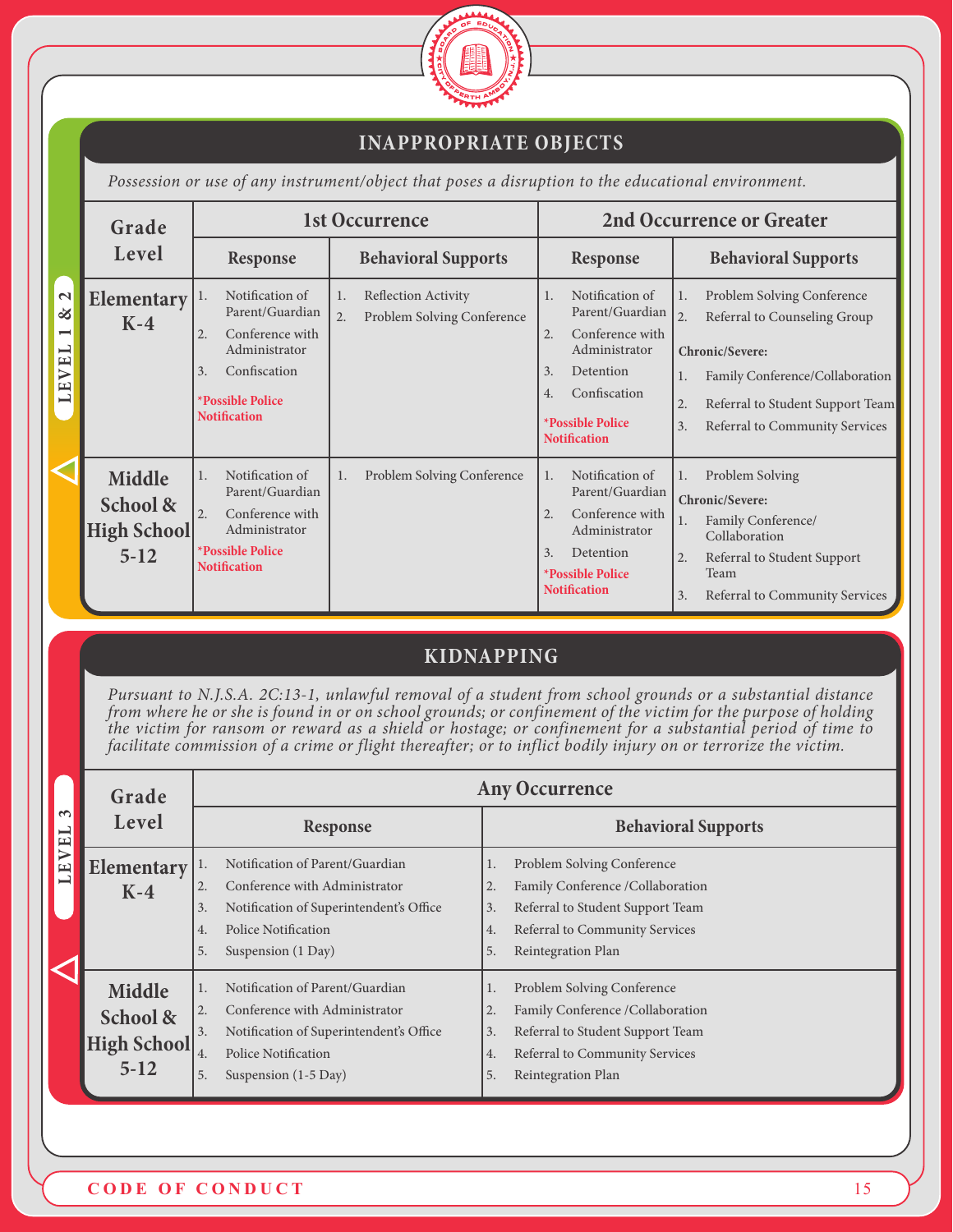

# **LATENESS TO SCHOOL OR TARDINESS TO CLASS DURING THE SCHOOL DAY**

*Arriving to School or Class After the Late Bell Rings.*

*The teacher will use strategies to address the behavior. If the behavior continues or if the first behavior is egregious, administrative involvement should occur as listed below.*

|                                                                     | Grade                                                       |                                                                                    | <b>Initial Administrative Involvement</b>                                         |                                                                                                                                                                                                                                                                 | <b>Repeated Behaviors (More Than 3)</b>                                                                                                                 |
|---------------------------------------------------------------------|-------------------------------------------------------------|------------------------------------------------------------------------------------|-----------------------------------------------------------------------------------|-----------------------------------------------------------------------------------------------------------------------------------------------------------------------------------------------------------------------------------------------------------------|---------------------------------------------------------------------------------------------------------------------------------------------------------|
|                                                                     | Level                                                       | Response                                                                           | <b>Behavioral Supports</b>                                                        | Response                                                                                                                                                                                                                                                        | <b>Behavioral Supports</b>                                                                                                                              |
| $\mathbf{\Omega}$<br>$\propto$<br>$\overline{\phantom{0}}$<br>LEVEL | <b>Elementary</b><br>$K-4$                                  | Notification of<br>1.<br>Parent/Guardian                                           | Positive Directives that State<br>1 <sub>1</sub><br>Expectations                  | Notification of<br>1.<br>Parent/Guardian                                                                                                                                                                                                                        | Problem Solving Conference<br>1.<br>Chronic/Severe:<br>Family Conference/Collaboration<br>1.<br>Daily Progress Sheet<br>2.                              |
|                                                                     | <b>Middle</b><br>School &<br><b>High School</b><br>$5 - 12$ | Notification of<br>1.<br>Parent/Guardian<br>2.<br>Verbal Warning                   | Positive Directives that State<br>1.<br>Expectations                              | Notification of<br>$\mathbf{1}$ .<br>Parent/Guardian<br>Conference with<br>2.<br>Administrator<br>Detention<br>3.<br>Repeated<br>4.<br>Detention<br>Progressive and<br>5.<br>Timely Loss of<br>Privileges<br><i><b>*Possible Suspension</b></i><br>$(1-3$ Days) | Problem Solving Conference<br>1.<br>Chronic/Severe:<br>Family Conference/Collaboration<br>1.<br>2.<br>Create, Implement, and Monitor<br>Attendance Plan |
|                                                                     |                                                             |                                                                                    | <b>LEAVING SCHOOL GROUNDS</b>                                                     |                                                                                                                                                                                                                                                                 |                                                                                                                                                         |
|                                                                     |                                                             |                                                                                    | Being away from school grounds without authorization.                             |                                                                                                                                                                                                                                                                 |                                                                                                                                                         |
|                                                                     | Grade                                                       |                                                                                    | <b>1st Occurrence</b>                                                             |                                                                                                                                                                                                                                                                 | <b>2nd Occurrence or Greater</b>                                                                                                                        |
|                                                                     | Level                                                       | Response                                                                           | <b>Behavioral Supports</b>                                                        | Response                                                                                                                                                                                                                                                        | <b>Behavioral Supports</b>                                                                                                                              |
| $\mathbf{\Omega}$<br><b>EVEL</b><br>$\overline{\phantom{0}}$        | <b>Elementary</b><br>$K-4$                                  | Notification of<br>1.<br>Parent/Guardian<br>2.<br>Conference with<br>Administrator | Positive Directives that State<br>1.<br>Expectations<br>Reflection Activity<br>2. | Notification of<br>1.<br>Parent/Guardian<br>Police<br>2.<br><b>Notification</b>                                                                                                                                                                                 | Problem Solving Conference<br>1.<br>Chronic/Severe:<br>Classroom Check-In Plan<br>1.                                                                    |

# **LEAVING SCHOOL GROUNDS**

|                                                                    | Grade                                                |                                                                                                                                                     | 1st Occurrence                                                                                                       | <b>2nd Occurrence or Greater</b>                                                                                                                                                                                                                                        |
|--------------------------------------------------------------------|------------------------------------------------------|-----------------------------------------------------------------------------------------------------------------------------------------------------|----------------------------------------------------------------------------------------------------------------------|-------------------------------------------------------------------------------------------------------------------------------------------------------------------------------------------------------------------------------------------------------------------------|
|                                                                    | Level                                                | <b>Response</b>                                                                                                                                     | <b>Behavioral Supports</b>                                                                                           | <b>Behavioral Supports</b><br>Response                                                                                                                                                                                                                                  |
| $\mathbf{\sim}$<br>$\overline{\phantom{0}}$<br>VE.<br>$\mathbf{L}$ | <b>Elementary</b><br>$K-4$                           | Notification of<br>1.<br>Parent/Guardian<br>Conference with<br>2.<br>Administrator<br>Police<br>3.<br>Notification                                  | Positive Directives that State<br>$\overline{1}$ .<br>Expectations<br><b>Reflection Activity</b><br>$\overline{2}$ . | Notification of<br>Problem Solving Conference<br>$\mathbf{1}$ .<br>Parent/Guardian<br>Chronic/Severe:<br>Police<br>2.<br>Classroom Check-In Plan<br><b>Notification</b><br>Family Conference/<br>2.<br>Conference with<br>3.<br>Collaboration<br>Administrator          |
|                                                                    | <b>Middle</b><br>School &<br>High School<br>$5 - 12$ | Notification of<br>1.<br>Parent/Guardian<br>$\overline{2}$ .<br>Police<br>Notification<br>Conference with<br>3.<br>Administrator<br>Detention<br>4. | <b>Positive Directives that State</b><br>1.<br>Expectations                                                          | Notification of<br>Problem Solving Conference<br>1.<br>1.<br>Parent/Guardian<br>Chronic/Severe:<br>Police<br>2.<br><b>Attendance Contract</b><br>Notification<br>Family Conference/<br>2.<br>Conference with<br>3.<br>Collaboration<br>Administrator<br>Detention<br>4. |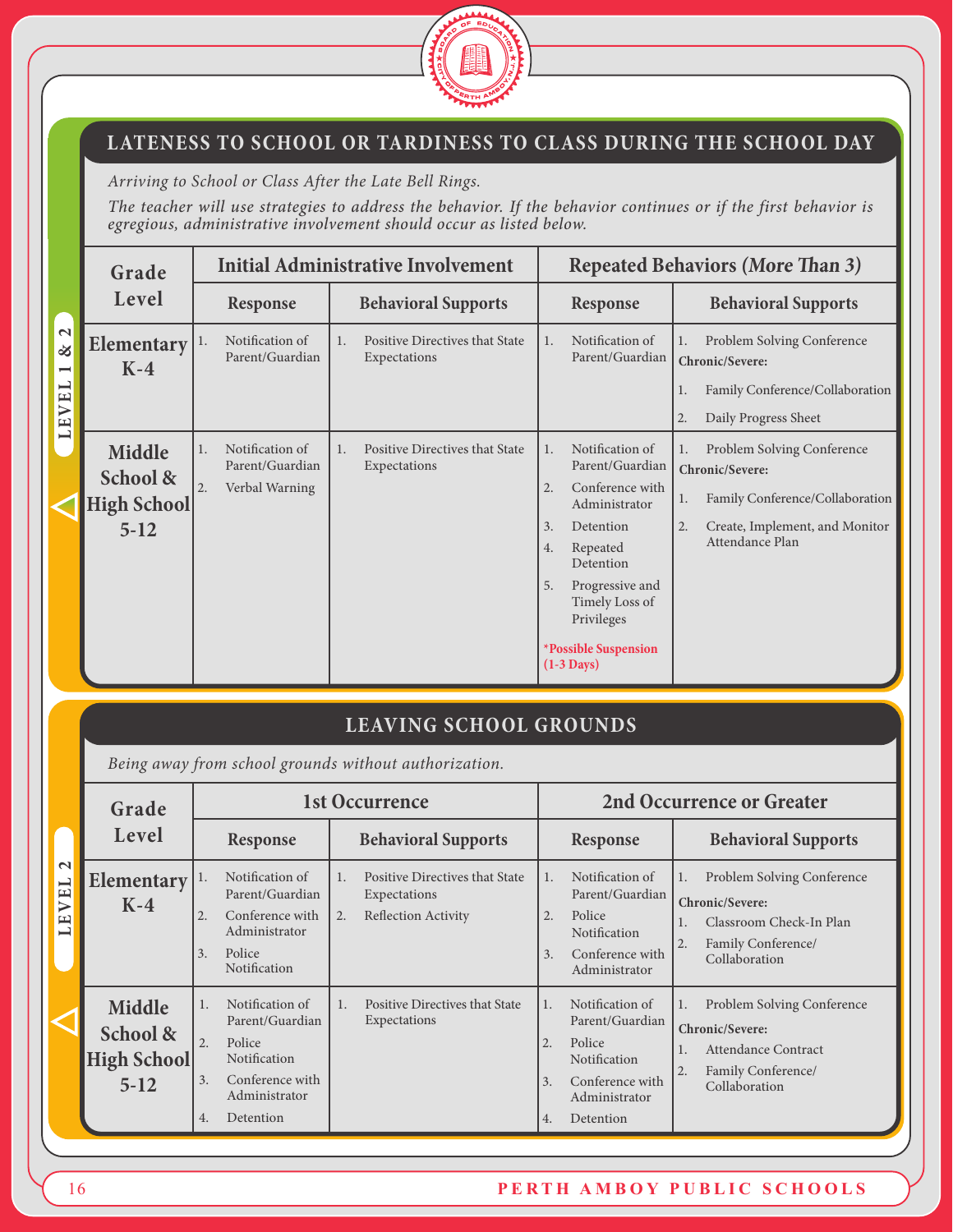

#### **PORNOGRAPHIC OR OBSCENE MATERIALS**

*Possession or Display of pornographic or obscene materials while on school grounds (including buses, bus stops and school trips).*

|                                                                                                              | Grade                                       |                                                                                                                                                                                      | 1st Occurrence                                                                                                                                      |                                                                                                                                                                                      | <b>2nd Occurrence or Greater</b>                                                                                                                                                                                                                 |
|--------------------------------------------------------------------------------------------------------------|---------------------------------------------|--------------------------------------------------------------------------------------------------------------------------------------------------------------------------------------|-----------------------------------------------------------------------------------------------------------------------------------------------------|--------------------------------------------------------------------------------------------------------------------------------------------------------------------------------------|--------------------------------------------------------------------------------------------------------------------------------------------------------------------------------------------------------------------------------------------------|
|                                                                                                              | Level                                       | <b>Response</b>                                                                                                                                                                      | <b>Behavioral Supports</b>                                                                                                                          | Response                                                                                                                                                                             | <b>Behavioral Supports</b>                                                                                                                                                                                                                       |
| $\mathbf{\Omega}$<br>$\overline{\phantom{0}}$<br>$\overline{\mathbf{H}}$<br>$\triangleright$<br>$\mathbf{H}$ | Elementary<br>$K-4$                         | Notification of<br>1.<br>Parent/Guardian<br>Conference with<br>2.<br>Administrator<br>Confiscation<br>3.<br><b>*Possible Police</b><br><b>Notification</b>                           | Initiate a Student Centered<br>1.<br>Discussion about the incident<br>2.<br><b>Reflection Activity</b><br>Family Conference/<br>3.<br>Collaboration | Notification of<br>1.<br>Parent/Guardian<br>Conference with<br>2.<br>Administrator<br>Detention<br>3.<br>Confiscation<br>4.<br><i><b>*Possible Police</b></i><br><b>Notification</b> | Problem Solving Conference<br>1.<br>$\overline{2}$ .<br>Referral to Counseling Group<br>3.<br>Family Conference/Collaboration<br>Chronic/Severe:<br>Referral to Student Support Team<br>1.<br>$\overline{2}$ .<br>Referral to Community Services |
|                                                                                                              | Middle<br>School &<br>High School<br>$5-12$ | Notification of<br>1.<br>Parent/Guardian<br>$\overline{2}$ .<br>Conference with<br>Administrator<br>Confiscation<br>3.<br>Detention<br>4.<br>*Possible Police<br><b>Notification</b> | Initiate a Student Centered<br>1.<br>Discussion about the Incident                                                                                  | Notification of<br>1.<br>Parent/Guardian<br>Conference with<br>2.<br>Administrator<br>Confiscation<br>3.<br>Detention<br>4.<br><i><b>*Possible Police</b></i><br><b>Notification</b> | Problem Solving<br>1.<br>Chronic/Severe:<br>Family Conference/<br>1.<br>Collaboration<br>2.<br>Referral to Student Support<br>Team<br>Referral to Community Services<br>3.                                                                       |

#### **PROHIBITED SUBSTANCE TOBACCO/ VAPING/ ELECTRONIC SMOKING DEVICES**

*A student is found in possession of or using tobacco.*

|                                                                                                      | Grade                                              |                                                                                                                                                                                                                                | <b>Any Occurrence</b>                                                                                                                                                                                                                                                                                                                           |
|------------------------------------------------------------------------------------------------------|----------------------------------------------------|--------------------------------------------------------------------------------------------------------------------------------------------------------------------------------------------------------------------------------|-------------------------------------------------------------------------------------------------------------------------------------------------------------------------------------------------------------------------------------------------------------------------------------------------------------------------------------------------|
|                                                                                                      | Level                                              | Response                                                                                                                                                                                                                       | <b>Behavioral Supports</b>                                                                                                                                                                                                                                                                                                                      |
| $\mathbf{\sim}$<br>$\overline{\phantom{0}}$<br>$\mathbf{E}$<br>$\triangleright$<br>$\mathbf{r}$<br>一 | Elementary<br>$K-4$                                | Notification of Parent/Guardian<br>I.<br>Conference with Administrator<br>2.<br>Confiscation<br>3.<br>Detention<br>4.<br><i><b>*Possible Police Notification</b></i><br>*Sale will warrant Out of School Suspension (1-3 Days) | Referral to Student Assistance Counselor or Designee<br>1.<br>Referral to Individual/Group Counseling<br>2.<br>Family Conference /Collaboration<br>3.<br>Chronic/Severe:<br>Referral to Student Assistance Counselor or Designee<br>Referral to Student Support Team<br>2.<br>Referral to Community Services<br>3.                              |
|                                                                                                      | Middle<br>School &<br><b>High School</b><br>$5-12$ | Notification of Parent/Guardian<br>1.<br>Conference with Administrator<br>2.<br>Confiscation<br>3.<br>Detention<br>4.<br><i><b>*Possible Police Notification</b></i><br>*Sale will warrant Out of School Suspension (1-5 Days) | Referral to Student Assistance Counselor or Designee<br>Family Conference /Collaboration<br>2.<br>Chronic/Severe:<br>Referral to Student Assistance Counselor or Designee<br>1.<br>Problem Solving Conference<br>2.<br>Family Conference/Collaboration<br>3.<br>Referral to Student Support Team<br> 4.<br>5.<br>Referral to Community Services |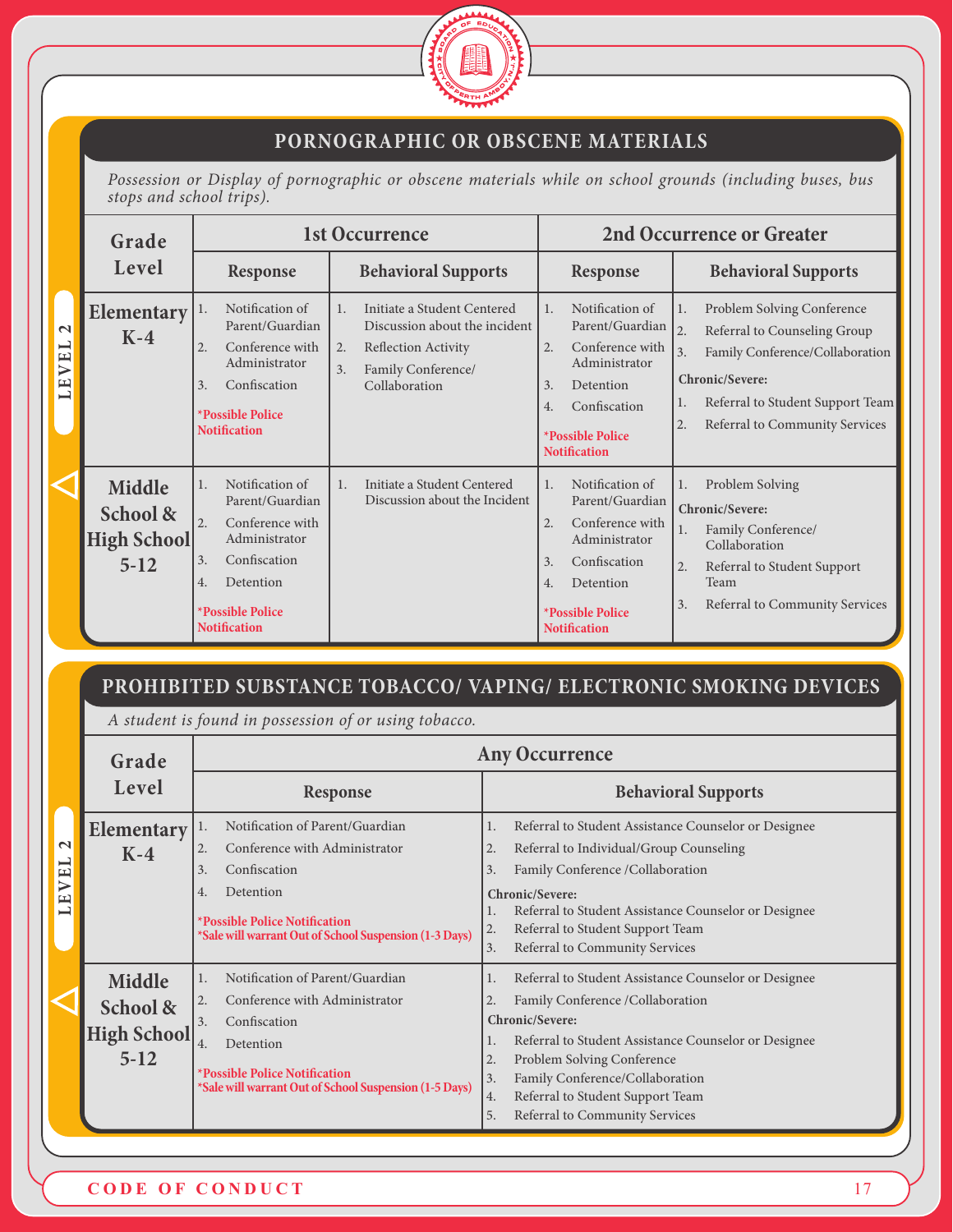

#### **PROHIBITED USE OF ELECTRONIC DEVICE**

*Use of any electronic device such as a cell phone or other one-way or two-way remote communications device without permission. \*With respect to this policy, private onsite or offsite behavior may have consequences in the school district (Sexting or Illegal Activity).*

*The teacher will use strategies to address the behavior. If the behavior continues or if the first behavior is egregious, administrative involvement should occur as listed below.*

|                                                                                                               | Grade                                                     |                                                                                                                                                                                                        | <b>Initial Administrative Involvement</b>                                                                                      |                                                                                                                                                                                                                                                              | <b>Repeated Behaviors</b>                                                                                      |
|---------------------------------------------------------------------------------------------------------------|-----------------------------------------------------------|--------------------------------------------------------------------------------------------------------------------------------------------------------------------------------------------------------|--------------------------------------------------------------------------------------------------------------------------------|--------------------------------------------------------------------------------------------------------------------------------------------------------------------------------------------------------------------------------------------------------------|----------------------------------------------------------------------------------------------------------------|
|                                                                                                               | Level                                                     | Response                                                                                                                                                                                               | <b>Behavioral Supports</b>                                                                                                     | Response                                                                                                                                                                                                                                                     | <b>Behavioral Supports</b>                                                                                     |
| $\overline{\mathbf{C}}$<br>ళ<br>$\overline{\phantom{0}}$<br>$\overline{\phantom{0}}$<br>VE.<br>$LL^{\dagger}$ | Elementary<br>$K-4$                                       | Notification of<br>1.<br>Parent/Guardian<br>2.<br>Conference with<br>Administrator<br>Possible loss of<br>3.<br>privileges<br>*Possible Police<br><b>Notification</b>                                  | Verbal Prompt, Redirection,<br>1.<br>and/or Correction<br>2.<br>Positive and Specific<br>Directives that State<br>Expectations | Notification of<br>1.<br>Parent/Guardian<br>Conference with<br>2.<br>Administrator<br>Possible Loss of<br>3.<br>Privileges<br><i><b>*Possible Police</b></i><br><b>Notification</b><br>*Possible Suspension<br>$(1-3 \text{ Days})$                          | <b>Reflection Activity</b><br>1.<br>Problem Solving Conference<br>2.<br>Family Conference /Collaboration<br>3. |
|                                                                                                               | <b>Middle</b><br>School &<br><b>High School</b><br>$5-12$ | Notification of<br>1.<br>Parent/Guardian<br>Conference with<br>2.<br>Administrator<br>Possible loss of<br>3.<br>privileges<br>Detention<br>4.<br><i><b>*Possible Police</b></i><br><b>Notification</b> | Positive and Specific<br>1.<br>Directives that State<br>Expectations                                                           | Notification of<br>1.<br>Parent/Guardian<br>Conference with<br>2.<br>Administrator<br>Possible Loss of<br>$\overline{3}$ .<br>Privileges<br>Detention<br>4.<br>*Possible Police<br><b>Notification</b><br><i><b>*Possible Suspension</b></i><br>$(1-5$ Days) | Problem Solving Conference<br>1.<br>Chronic/Severe:<br>Family Conference/Collaboration                         |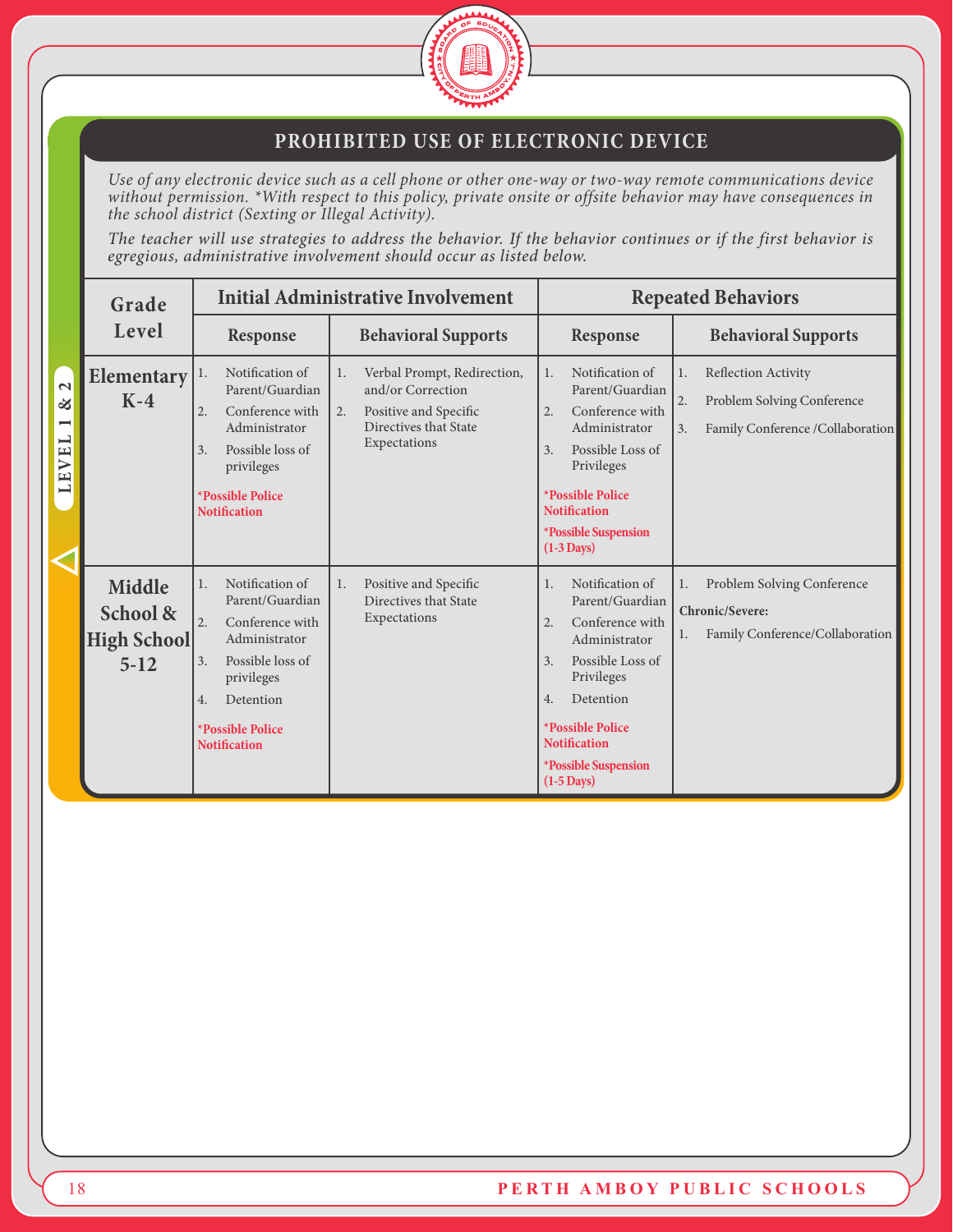

#### **PROHIBITED SUBSTANCE SALE/DISTRIBUTION**

*A student sells, buys, or gives one of the reportable substance types to others, employs others to do the same, or is in possession of substances in such quantities or under such circumstances that it may be inferred that the student intended to distribute to others.* 

| Grade                | <b>Any Occurrence</b>                                                                                                                                                                                                                                                     |                                                                                                                                                                                                                                                                |  |  |  |  |
|----------------------|---------------------------------------------------------------------------------------------------------------------------------------------------------------------------------------------------------------------------------------------------------------------------|----------------------------------------------------------------------------------------------------------------------------------------------------------------------------------------------------------------------------------------------------------------|--|--|--|--|
| Level                | Response                                                                                                                                                                                                                                                                  | <b>Behavioral Supports</b>                                                                                                                                                                                                                                     |  |  |  |  |
| All Grades<br>$K-12$ | Notification of Parent/Guardian<br>Notification of Police<br>Notification of Superintendent's Office<br>3.<br>Out of School Suspension (1-10 Days)<br>4.<br>Mandatory Administrator/Parent/Guardian Conference<br>5.<br>*Possible Board of Education Disciplinary Hearing | Referral to Student Assistance Counselor or Designee<br>Referral to Individual/Group Counseling<br>2.<br>Referral to Student Support Team<br>3.<br>Referral to Community Services<br>4.<br>Family Conference & Collaboration<br>5.<br>Reintegration Plan<br>6. |  |  |  |  |

#### **PROHIBITED SUBSTANCE POSSESSION**

*A student is found with one of the reportable substance types in his or her locker or vehicle, or on his or her person. A substance found on school grounds with no identified offender should not be reported.* 

| ന⊥   |                   |                       |                                                    |    |                                                      |
|------|-------------------|-----------------------|----------------------------------------------------|----|------------------------------------------------------|
| EVEL | Grade             | <b>Any Occurrence</b> |                                                    |    |                                                      |
|      | Level             |                       | <b>Response</b>                                    |    | <b>Behavioral Supports</b>                           |
|      | <b>All Grades</b> |                       | Notification of Parent/Guardian                    |    | Referral to Student Assistance Counselor or Designee |
|      | $K-12$            |                       | Notification of Police                             | 2. | Referral to Individual/Group Counseling              |
|      |                   | 3.                    | Notification of Superintendent's Office            | 3. | Referral to Student Support Team                     |
|      |                   | 4.                    | Out of School Suspension (1-10 Days)               | 4. | Referral to Community Services                       |
|      |                   | 5.                    | Mandatory Administrator/Parent/Guardian Conference | 5. | Family Conference & Collaboration                    |
|      |                   |                       | *Possible Board of Education Disciplinary Hearing  | 6. | Reintegration Plan                                   |

# **PROHIBITED SUBSTANCE USE/REFUSED EXAM**

*A student is suspected of being under the influence of one of the reportable substance types and use is confirmed by medical examination per N.J.S.A.18A:40A-12 or medical examination was refused.*

| $\sim$                 | Grade                |                                                                                                                                                                                                                                                                                                                          | <b>Any Occurrence</b>                                                                                                                                                                                                                                                                                                                                                                                                                |
|------------------------|----------------------|--------------------------------------------------------------------------------------------------------------------------------------------------------------------------------------------------------------------------------------------------------------------------------------------------------------------------|--------------------------------------------------------------------------------------------------------------------------------------------------------------------------------------------------------------------------------------------------------------------------------------------------------------------------------------------------------------------------------------------------------------------------------------|
| −<br>$\mathbf{L}$      | Level                | Response                                                                                                                                                                                                                                                                                                                 | <b>Behavioral Supports</b>                                                                                                                                                                                                                                                                                                                                                                                                           |
| $\triangleright$<br>EL | All Grades<br>$K-12$ | Notification of Parent/Guardian<br>Notification of Police<br>2.<br>Notification of Superintendent's Office<br>3.<br>Out of School Suspension (1-10 Days)<br>4.<br><b>Mandatory Drug Screening</b><br>5.<br>Mandatory Administrator/Parent/Guardian Conference<br>6.<br>*Possible Board of Education Disciplinary Hearing | Referral to Student Assistance Counselor or Designee<br>1.<br>Problem solving conference<br>2.<br>Family Conference & Collaboration<br>3.<br>Referral to Student Assistance Counselor or Designee<br>4.<br>Referral to individual/group counseling<br>5.<br>Chronic/Severe:<br>Referral to Student Support Team<br>1.<br>Referral to community services<br>2.<br>Family conference & collaboration<br>3.<br>Reintegration plan<br>4. |

LEVEL 3 **LEVEL 3**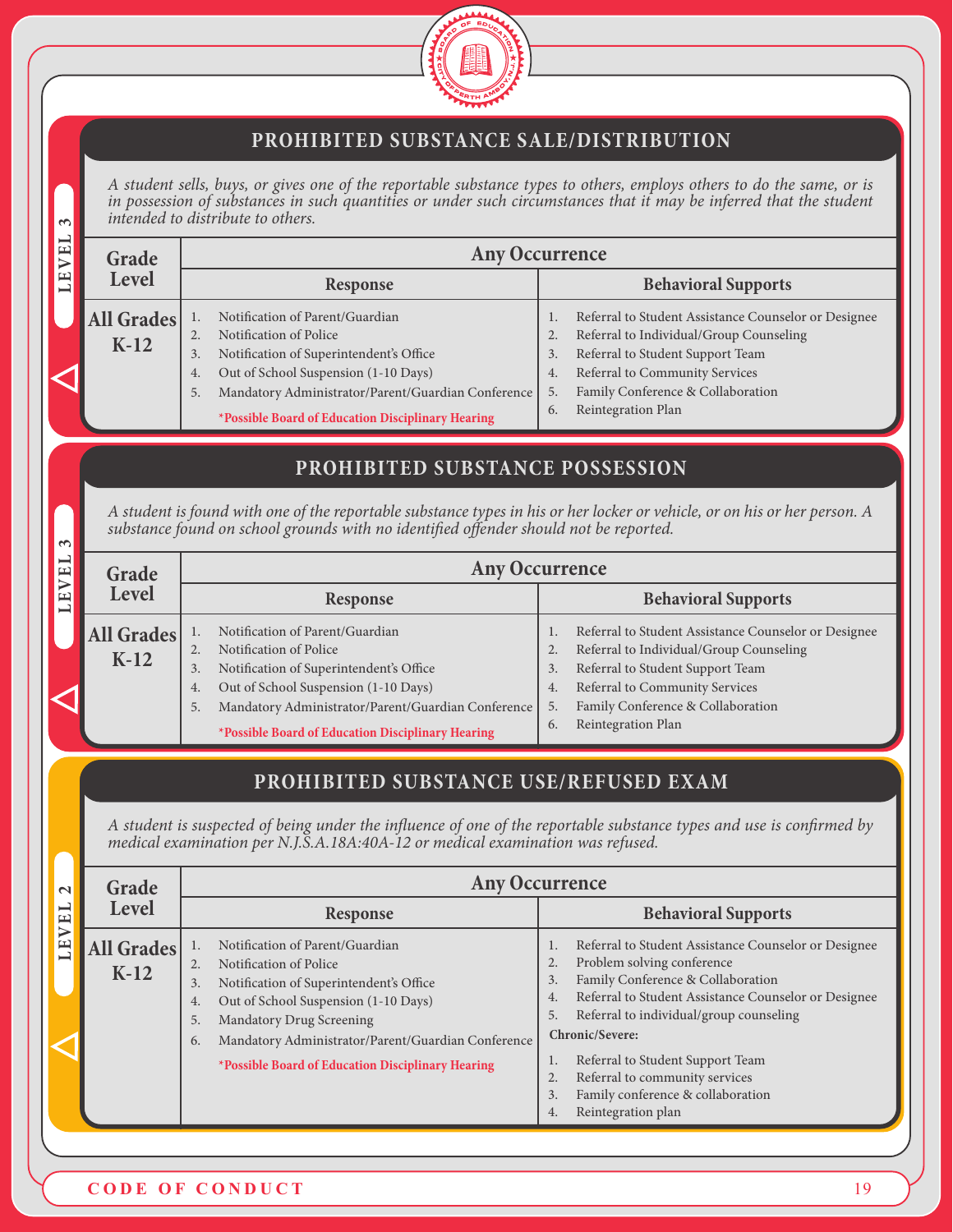

# **ROBBERY / EXTORTION**

*Attempting to obtain or obtaining money or any material thing (regardless of value) from another by means of violence, threat of immediate violence, or stated or implied threat of future violence.*

| $\sim$                                 | Grade                |                                                                                                                                                                                                                                                                                                                                         | <b>Any Occurrence</b>                                                                                                                                                                                                                                                                                            |
|----------------------------------------|----------------------|-----------------------------------------------------------------------------------------------------------------------------------------------------------------------------------------------------------------------------------------------------------------------------------------------------------------------------------------|------------------------------------------------------------------------------------------------------------------------------------------------------------------------------------------------------------------------------------------------------------------------------------------------------------------|
| $\mathbf \mu$<br>$\boxed{\phantom{1}}$ | <b>Level</b>         | Response                                                                                                                                                                                                                                                                                                                                | <b>Behavioral Supports</b>                                                                                                                                                                                                                                                                                       |
| ⋗<br>щ                                 | All Grades<br>$K-12$ | Notification of Parent/Guardian<br>$\lnot$ 1.<br>Conference with Administrator<br>2.<br>Notification of Superintendent's Office<br>3.<br><b>Police Notification</b><br>4.<br>Out of School Suspension (1-5 Days)<br>5.<br>Mandatory Administrator/Parent/Guardian Conference<br>6.<br>*Possible Board of Education Disciplinary Hearing | Initiate a Student Centered Discussion about the Incident<br><b>Reflection Activity</b><br>2.<br>Problem Solving Conference<br>3.<br>Chronic/Severe:<br>Individual/Group Counseling<br>Referral to Student Support Team<br>2.<br>Referral to Community Services<br>3.<br>Family Conference & Collaboration<br>4. |
|                                        |                      |                                                                                                                                                                                                                                                                                                                                         | 5.<br>Reintegration Plan                                                                                                                                                                                                                                                                                         |

# **SEXUAL ASSAULT**

*Sexual assault occurs when an offender commits an act of sexual penetration as defined by law.*

| $\sim$                   | Grade                |                                                                                                                                                                                                                            | <b>Any Occurrence</b>                                                                                                                                                                                               |  |  |
|--------------------------|----------------------|----------------------------------------------------------------------------------------------------------------------------------------------------------------------------------------------------------------------------|---------------------------------------------------------------------------------------------------------------------------------------------------------------------------------------------------------------------|--|--|
| EVEL                     | Level                | <b>Response</b>                                                                                                                                                                                                            | <b>Behavioral Supports</b>                                                                                                                                                                                          |  |  |
| $\overline{\phantom{0}}$ | All Grades<br>$K-12$ | Notification of Parent/Guardian<br>Notification of Police<br>2.<br>Notification of Superintendent's Office<br>3.<br>Out of School Suspension (1-10 Days)<br>4.<br>Mandatory Administrator/Parent/Guardian Conference<br>5. | Initiate a Student Centered Discussion about the Incident<br>(and Repair, Restore and Reteach Expectations)<br>Referral to Student Support Team<br>Referral to Community Services<br>3.<br>Reintegration Plan<br>4. |  |  |
|                          |                      | *Possible Board of Education Disciplinary Hearing                                                                                                                                                                          | <b>*Possible Risk Assessment</b>                                                                                                                                                                                    |  |  |

# **SEXUAL CONTACT**

*Intentional touching by the offender, either directly or through clothing, of the victim's or offender's intimate body parts.*

| ന⊫<br>E <sub>L</sub>             | Grade                       | <b>Any Occurrence</b>                                                                                                                                                                                                                                                                       |                                                                                                                                                                                                                                                                                                                                               |  |  |  |  |
|----------------------------------|-----------------------------|---------------------------------------------------------------------------------------------------------------------------------------------------------------------------------------------------------------------------------------------------------------------------------------------|-----------------------------------------------------------------------------------------------------------------------------------------------------------------------------------------------------------------------------------------------------------------------------------------------------------------------------------------------|--|--|--|--|
| $\triangleright$<br>$\mathbf{L}$ | <b>Level</b>                | Response                                                                                                                                                                                                                                                                                    | <b>Behavioral Supports</b>                                                                                                                                                                                                                                                                                                                    |  |  |  |  |
| $\overline{\phantom{0}}$         | <b>All Grades</b><br>$K-12$ | Notification of Parent/Guardian<br>Notification of Superintendent's Office<br>2.<br>Mandatory Administrator/Parent/Guardian Conference<br>3.<br>*Possible Board of Education Disciplinary Hearing<br><i><b>*Possible Police Notification</b></i><br><i><b>*Possible OSS (1-10 Days)</b></i> | Initiate a Student Centered Discussion about the Incident<br>(and Repair, Restore and Reteach Expectations)<br>Family Conference & Collaboration<br>2.<br>Problem Solving Conference<br>3.<br>Individual/Group Counseling<br>4.<br>Referral to Student Support Team<br>5.<br>Referral to Community Services<br>6.<br>Reintegration Plan<br>7. |  |  |  |  |

#### 20 **PERTH AMBOY PUBLIC SCHOOLS**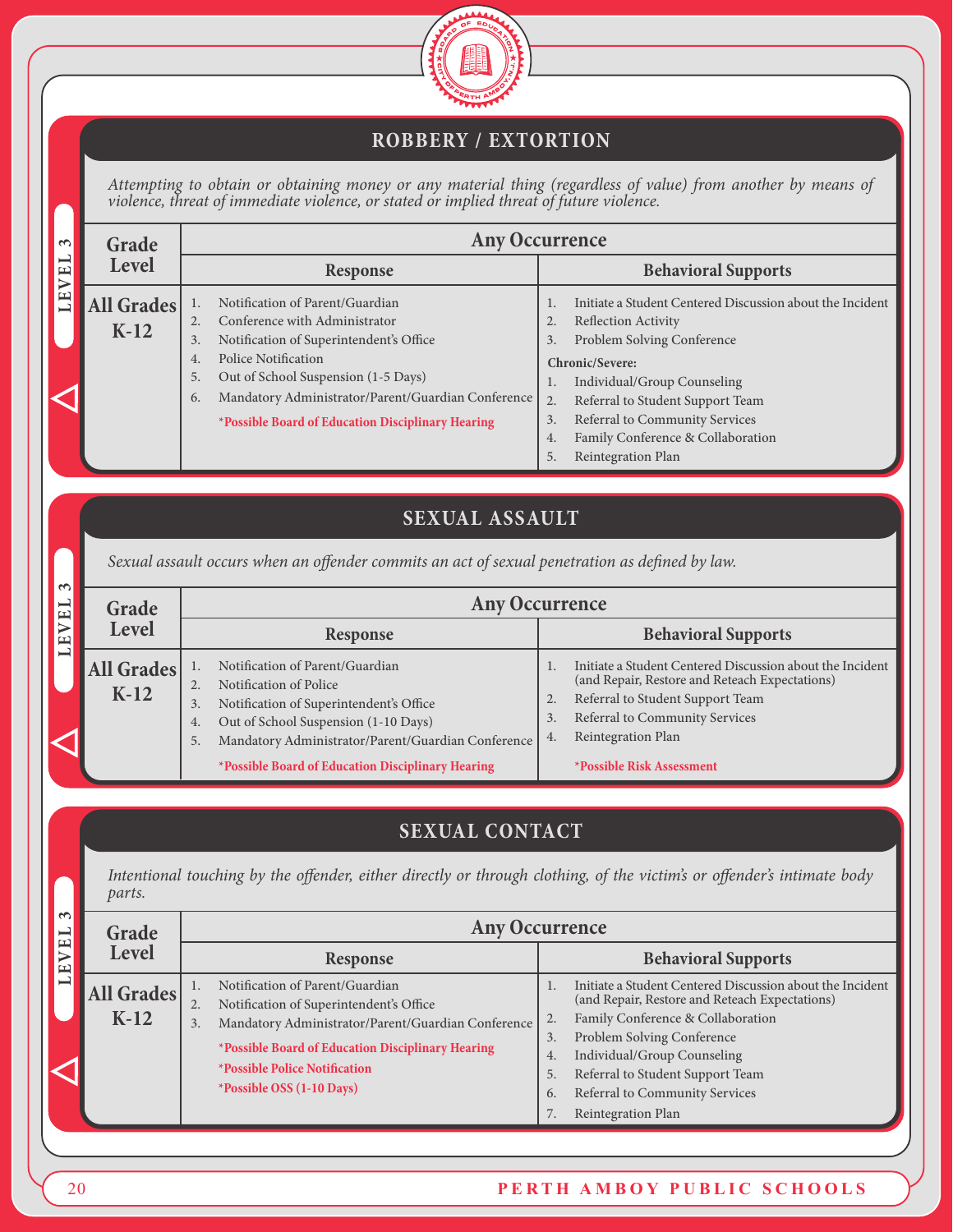

#### **TECHNOLOGY RELATED MISCONDUCT/ COMPUTER TRESPASS**

*Violation of district acceptable use policy or any other behavior violating district or building code involving the use of a district computer. Intentionally and without authorization changing, removing, altering, or otherwise interfering or causing disruption or malfunction to any school district computer, computer system, computer network, computer program, or data.*

*\*With respect to this policy, accessing illegal content or using the device to commit illegal activity will warrant police notification.*

|                                                                                          | Grade                                              |                                                                                                                                                                                                                                                                                            | <b>Initial Administrative Involvement</b>                                                                                      |                                                                                                                                                                                                                                                                                     | <b>Repeated Behaviors</b>                                                                                                                                                                                                                                                                         |
|------------------------------------------------------------------------------------------|----------------------------------------------------|--------------------------------------------------------------------------------------------------------------------------------------------------------------------------------------------------------------------------------------------------------------------------------------------|--------------------------------------------------------------------------------------------------------------------------------|-------------------------------------------------------------------------------------------------------------------------------------------------------------------------------------------------------------------------------------------------------------------------------------|---------------------------------------------------------------------------------------------------------------------------------------------------------------------------------------------------------------------------------------------------------------------------------------------------|
|                                                                                          | Level                                              | <b>Response</b>                                                                                                                                                                                                                                                                            | <b>Behavioral Supports</b>                                                                                                     | Response                                                                                                                                                                                                                                                                            | <b>Behavioral Supports</b>                                                                                                                                                                                                                                                                        |
| $\mathbf{z}$<br>ళ<br>$\overline{\phantom{0}}$<br>$\overline{\phantom{0}}$<br><b>LEVE</b> | <b>Elementary</b><br>$K-4$                         | Notification of<br>1.<br>Parent/Guardian<br>2.<br>Conference with<br>Administrator<br>3.<br>Notification of<br>Superintendent's<br>Office<br>*Possible Police<br><b>Notification</b><br>*Possible Suspension<br>$(1 \text{ Day})$                                                          | 1.<br>Verbal Prompt, Redirection,<br>and/or Correction<br>Positive and Specific<br>2.<br>Directives that State<br>Expectations | Notification of<br>1.<br>Parent/Guardian<br>Conference with<br>2.<br>Administrator<br>3.<br>Notification of<br>Superintendent's<br>Office<br>Detention<br>4.<br><i><b>*Possible Police</b></i><br><b>Notification</b><br><i><b>*Possible Suspension</b></i><br>$(1-3$ Days)         | <b>Reflection Activity</b><br>1.<br>2.<br>Problem Solving Conference<br>3.<br>Family Conference /Collaboration                                                                                                                                                                                    |
|                                                                                          | Middle<br>School &<br><b>High School</b><br>$5-12$ | Notification of<br>1.<br>Parent/Guardian<br>$\overline{2}$ .<br>Conference with<br>Administrator<br>Notification of<br>3 <sub>1</sub><br>Superintendent's<br>Office<br>Detention<br>$4_{\cdot}$<br>*Possible Police<br><b>Notification</b><br>*Possible Suspension<br>$(1-3 \text{ Days})$ | Positive and Specific<br>1.<br>Directives that State<br>Expectations                                                           | Notification of<br>1.<br>Parent/Guardian<br>Conference with<br>2.<br>Administrator<br>Notification of<br>3.<br>Superintendent's<br>Office<br>Detention<br>4.<br><i><b>*Possible Police</b></i><br><b>Notification</b><br><i><b>*Possible Suspension</b></i><br>$(1-5 \text{ Days})$ | Problem Solving Conference<br>1.<br>2.<br>Family Conference &<br>Collaboration<br>Chronic/Severe:<br>Individual/Group Counseling<br>1.<br>2.<br>Referral to Student Support Team<br>Referral to Community Service<br>3.<br>Family Conference &<br>4.<br>Collaboration<br>5.<br>Reintegration Plan |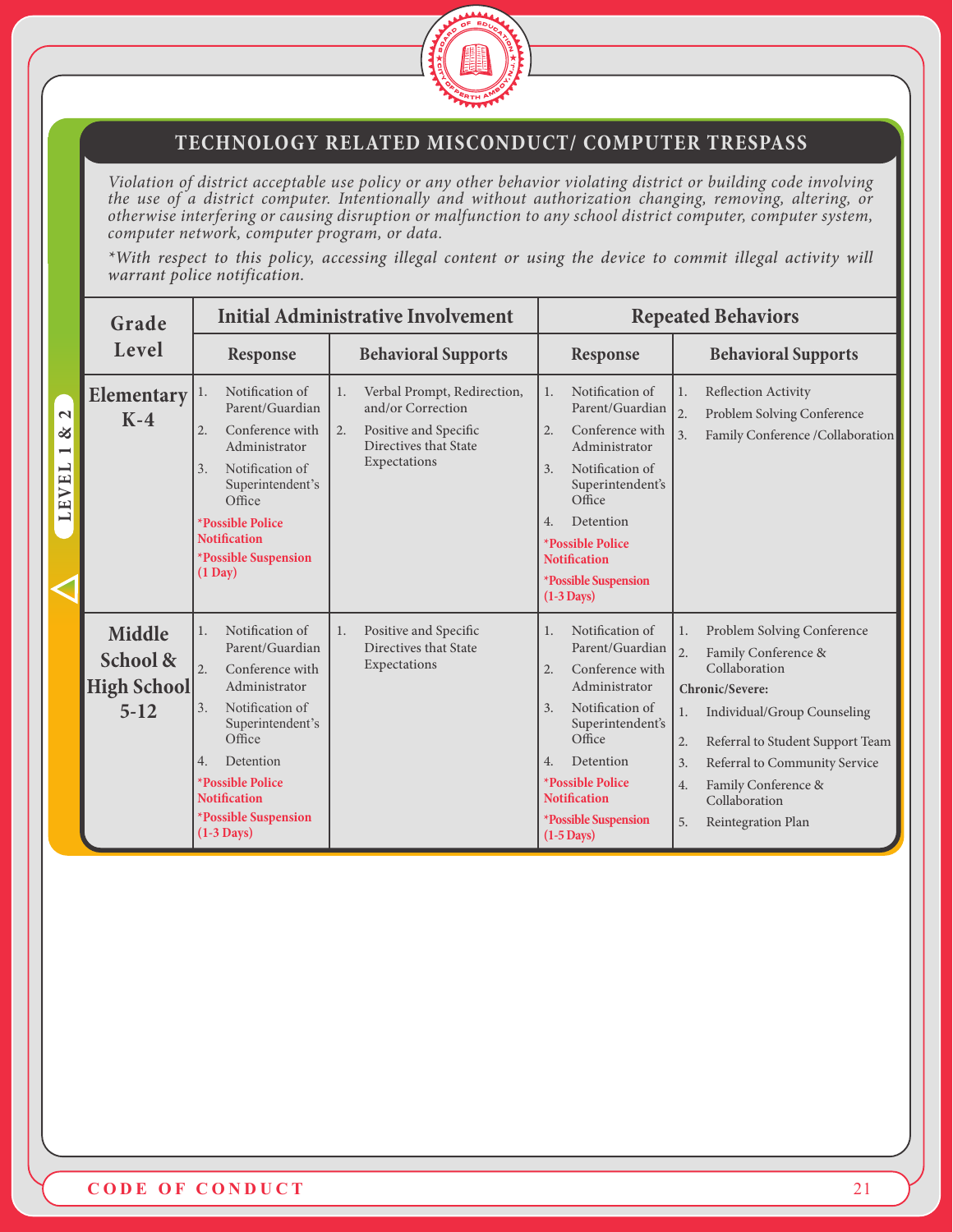

# **THEFT**

*The taking of the school district's or a person's belongings or property without consent, when the offender knew that consent was needed.*

| $\infty$                                                                | Grade<br>Level              |                             | Response                                                                                                                                                                                                                               |          | <b>Behavioral Supports</b>                                        |                      | <b>Response</b>                                                                                                                                                                                                                                                                                             |                                                        | <b>Behavioral Supports</b>                                                                                                                                                                                                                               |
|-------------------------------------------------------------------------|-----------------------------|-----------------------------|----------------------------------------------------------------------------------------------------------------------------------------------------------------------------------------------------------------------------------------|----------|-------------------------------------------------------------------|----------------------|-------------------------------------------------------------------------------------------------------------------------------------------------------------------------------------------------------------------------------------------------------------------------------------------------------------|--------------------------------------------------------|----------------------------------------------------------------------------------------------------------------------------------------------------------------------------------------------------------------------------------------------------------|
| $\propto$<br>$\mathbf{\Omega}$<br>$\overline{\phantom{0}}$<br>VE.<br>LE | <b>Elementary</b><br>$K-12$ | $\perp$ .<br>2.<br>3.<br>4. | Notification of<br>Parent/Guardian<br>Conference with<br>Administrator/<br>Dean<br>Notification of<br>Superintendent's<br>Office<br>Detention<br><b>*Possible Restitution</b><br><i><b>*Possible Police</b></i><br><b>Notification</b> | 1.<br>2. | <b>Reflection Activity</b><br>Possible Facilitation of<br>Apology | 1.<br>2.<br>3.<br>4. | Notification of<br>Parent/Guardian<br>Conference with<br>Administrator/<br>Dean<br>Notification of<br>Superintendent's<br>Office<br>Detention<br><i><b>*Possible Restitution</b></i><br><i><b>*Possible Police</b></i><br><b>Notification</b><br><i><b>*Possible Suspension</b></i><br>$(1-3 \text{ Days})$ | $\overline{2}$ .<br>3.<br>$\overline{2}$ .<br>3.<br>4. | Problem Solving Conference<br>Possible Facilitation of Apology<br>Family Conference/Collaboration<br>Chronic/Severe:<br>Referral to Student Support Team<br>Referral to Community Services<br>Family Conference &<br>Collaboration<br>Reintegration Plan |

# **THREAT/ SIMPLE**

*Attempting by physical menace to put another in fear of bodily injury. The offender knew that the threat could make the victim fearful.*

| $\mathbf{\sim}$<br>EL    | Grade                | <b>Any Occurrence</b>                                                                                                                                                                                                                                                         |                                                                                                                                                                                                                   |  |  |  |  |  |
|--------------------------|----------------------|-------------------------------------------------------------------------------------------------------------------------------------------------------------------------------------------------------------------------------------------------------------------------------|-------------------------------------------------------------------------------------------------------------------------------------------------------------------------------------------------------------------|--|--|--|--|--|
| ➢<br>Е                   | Level                | Response                                                                                                                                                                                                                                                                      | <b>Behavioral Supports</b>                                                                                                                                                                                        |  |  |  |  |  |
| $\overline{\phantom{0}}$ | All Grades<br>$K-12$ | Notification of Parent/Guardian<br>Conference with Administrator/Dean<br>Possible HIB Investigation<br>3.<br>Notification of Superintendent's Office<br>4.<br>5.<br>Detention<br><i><b>*Possible Police Notification</b></i><br><i><b>*Possible Suspension (1-3 Days)</b></i> | Problem Solving Conference<br>Individual/Group Counseling<br>Referral to Student Support Team<br>3.<br>Referral to Community Service<br>4.<br>Family Conference & Collaboration<br>5.<br>Reintegration Plan<br>6. |  |  |  |  |  |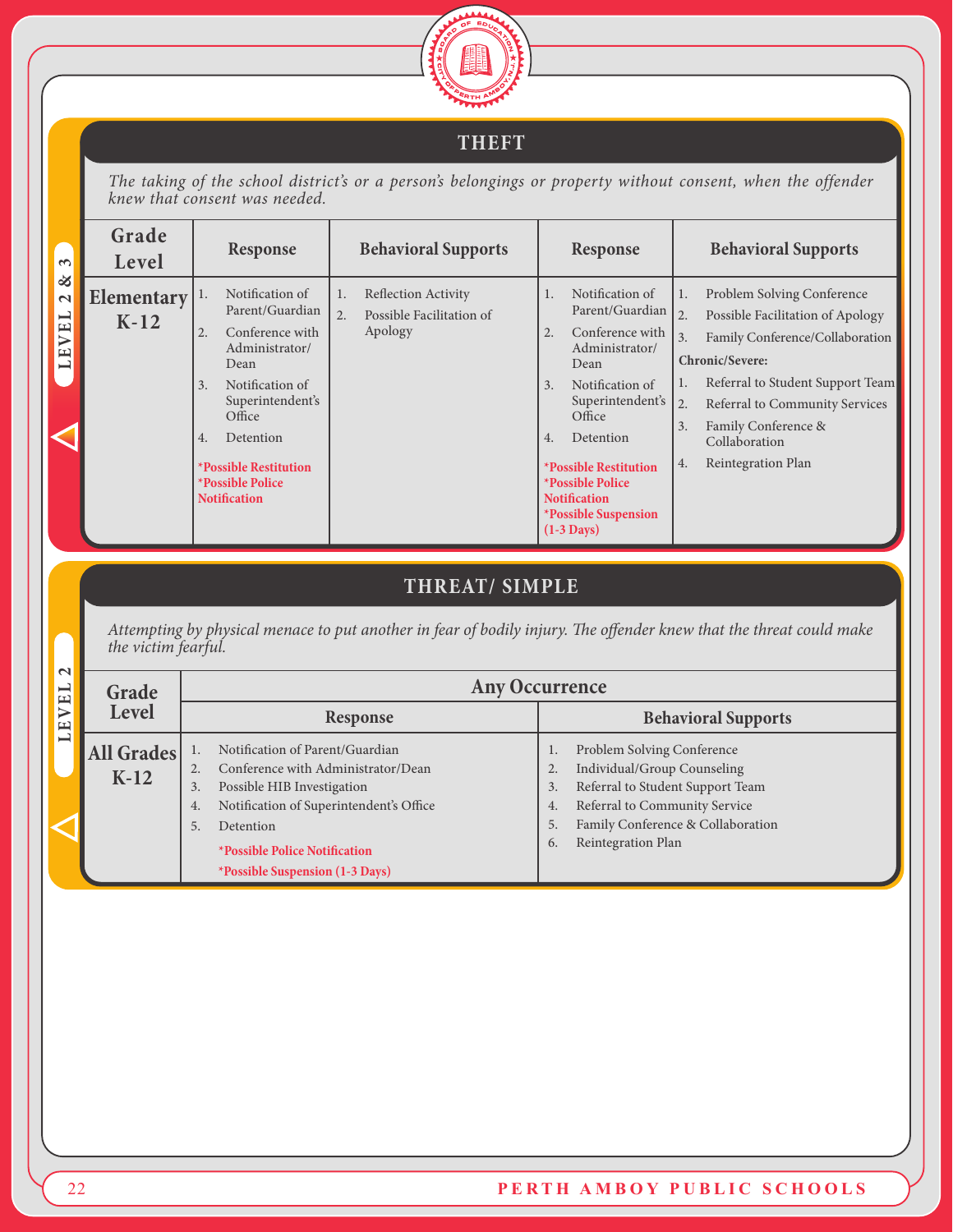

# **THREAT / CRIMINAL**

*Expressing - either physically or verbally the intent to commit a violent criminal behavior where the threat is made to place another in imminent fear of a violent act, under the circumstances that would reasonably cause the victim to believe the immediacy of the threat and the likelihood that it would be carried out.*

| $\sim$<br>o orro re riro riiriirovrrvro je ojeneo viri ovrre vrivve riro rrivorriro ovre rirvrre re in ovrrvre o ovvrre o |                                  |    |                                         |    |                                   |
|---------------------------------------------------------------------------------------------------------------------------|----------------------------------|----|-----------------------------------------|----|-----------------------------------|
| EVEL<br><b>Any Occurrence</b><br>Grade                                                                                    |                                  |    |                                         |    |                                   |
| 言                                                                                                                         | Level                            |    | Response                                |    | <b>Behavioral Supports</b>        |
|                                                                                                                           | All Grades $\vert$ <sup>1.</sup> |    | Notification of Parent/Guardian         |    | Problem Solving Conference        |
|                                                                                                                           | $K-12$                           |    | Conference with Administrator           | 2. | Individual/Group Counseling       |
|                                                                                                                           |                                  | 3. | Notification of Superintendent's Office | 3. | Referral to Student Support Team  |
|                                                                                                                           |                                  | 4. | <b>Police Notification</b>              | 4. | Referral to Community Service     |
|                                                                                                                           |                                  | 5. | Detention                               | 5. | Family Conference & Collaboration |
|                                                                                                                           |                                  |    | *Possible Suspension (1-5 Days)         | 6. | Reintegration Plan                |

# **TRESPASS**

*Entry onto school property or into a school building without permission when the individual knows that he/she is not privileged to be on the property.*

| NI                      |                      |                                                                                                                                                                                                                        |                                                                                                                                                                                                                         |  |  |  |  |
|-------------------------|----------------------|------------------------------------------------------------------------------------------------------------------------------------------------------------------------------------------------------------------------|-------------------------------------------------------------------------------------------------------------------------------------------------------------------------------------------------------------------------|--|--|--|--|
| EL                      | Grade                |                                                                                                                                                                                                                        | <b>Any Occurrence</b>                                                                                                                                                                                                   |  |  |  |  |
| $\overline{\mathbf{r}}$ | Level                | <b>Response</b>                                                                                                                                                                                                        | <b>Behavioral Supports</b>                                                                                                                                                                                              |  |  |  |  |
|                         | All Grades<br>$K-12$ | Notification of Parent/Guardian<br>Conference with Administrator<br>Notification of Superintendent's Office<br>3.<br>Detention<br>4.<br><i><b>*Possible Police Notification</b></i><br>*Possible Suspension (1-3 Days) | Problem Solving Conference<br>Individual/Group Counseling<br>2.<br>Referral to Student Support Team<br>3.<br>Referral to Community Service<br>4.<br>Family Conference & Collaboration<br>5.<br>Reintegration Plan<br>6. |  |  |  |  |

 $\tilde{\mathbf{c}}$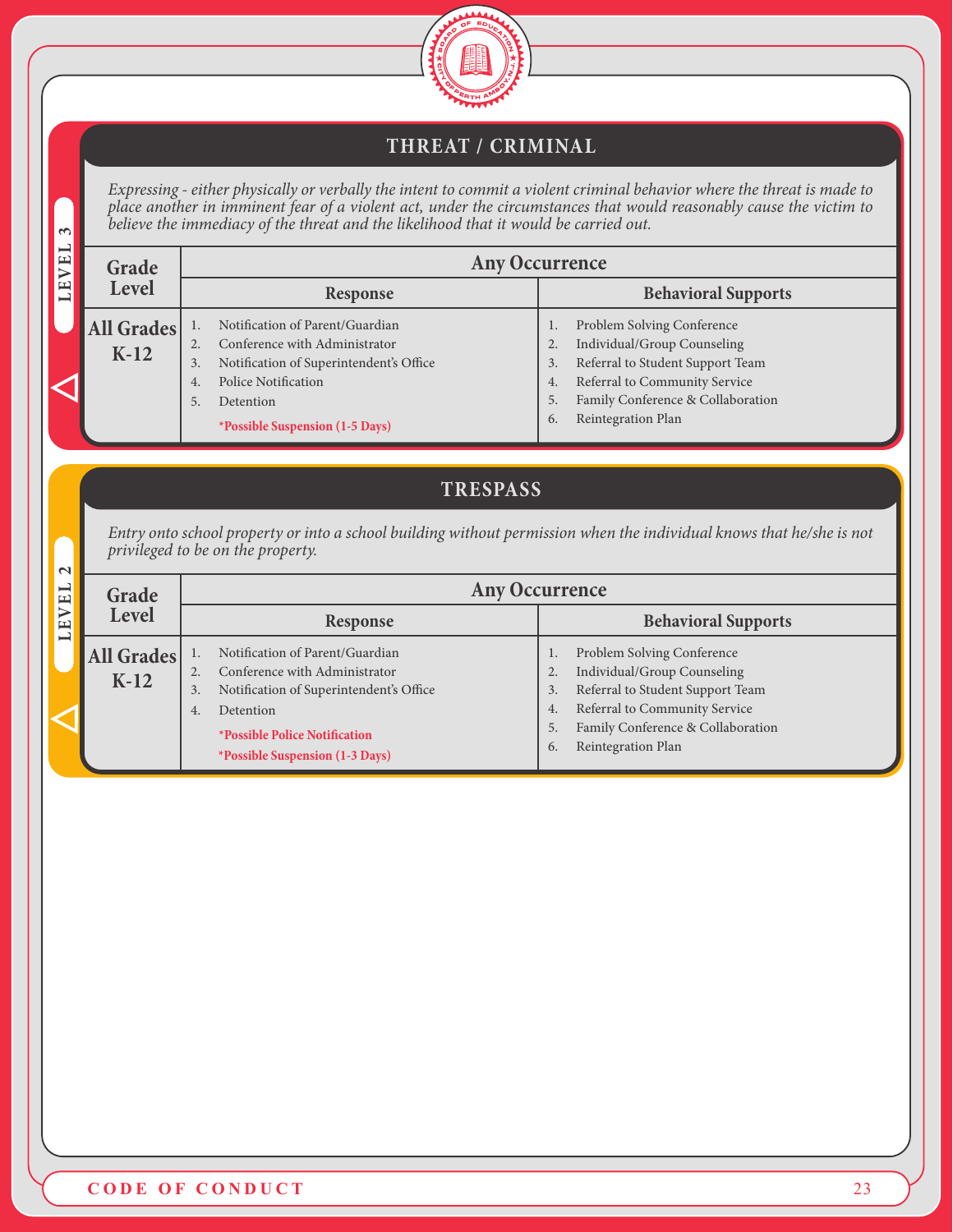

#### **WEAPONS POSSESSION OR USE OR SALE/DISTRIBUTION**

*A weapon is any instrument readily capable of lethal use or of inflicting serious bodily injury. Components that can be readily assembled into a weapon are reported in this category. This category includes, but is not limited to: Knife/ blade (includes razor blade and box cutter); Spray (tear gas, pepper spray); Bomb; Handgun; Rifle, Air gun (bb gun, pellet gun, or other weapon of a similar nature in which the propelling force is a spring, elastic band, carbon dioxide, compressed or other gas or vapor, air or compressed air, or is ignited by compressed air, and ejecting a bullet or missile smaller than three-eighths of an inch in diameter, with sufficient force to injure a person).*

| VEL<br>Grade         |                                                                                                                                                                                                                                                                                                                               | Any Occurrence The District will follow the Zero Tolerance for Guns Act N.J.S.A. 18 <sup>a</sup> : 37-38                                                                                                                                                                                             |
|----------------------|-------------------------------------------------------------------------------------------------------------------------------------------------------------------------------------------------------------------------------------------------------------------------------------------------------------------------------|------------------------------------------------------------------------------------------------------------------------------------------------------------------------------------------------------------------------------------------------------------------------------------------------------|
| Level<br>LE          | <b>Response</b>                                                                                                                                                                                                                                                                                                               | <b>Behavioral Supports</b>                                                                                                                                                                                                                                                                           |
| All Grades<br>$K-12$ | Notification of Parent/Guardian<br>Notification of Police<br>2.<br>Notification of Superintendent's Office<br>3.<br>Pending of Possible Suspension (1-10 Days)<br>4.<br>Mandatory Administrator/Parent/Guardian<br>5.<br>Conference<br>*Possible Board of Education Disciplinary Hearing<br><i><b>*Possible Expulsion</b></i> | Initiate a Student Centered Discussion about<br>The Incident (And Repair, Restore and Reteach<br>Expectations)<br>Problem Solving Conference<br>2.<br>Individual/Group Counseling<br>3.<br>Referral to Student Support Team<br>4.<br>Referral to Community Service<br>5.<br>Reintegration Plan<br>6. |

#### **FURTHER RESPONSE PROTOCOLS**

- **Certain offsite behavior, including on a school bus, may have consequences in the school district if it materially and substantially interferes with requirements of appropriate behavior in the operation of the school and/or an environment conducive to teaching and learning.**
- **Any police notification requires the notification of the Superintendent or his Designee.**
- **Parents may be invited to be directly involved in the development of the Behavioral Supports plan to support their child's success.**
- **• A student returning from a suspension or out of district placement may be reinstated upon completion of assigned disciplinary response. A student's reinstatement to the school must be accompanied by a meeting with a member of the Student Support Team.**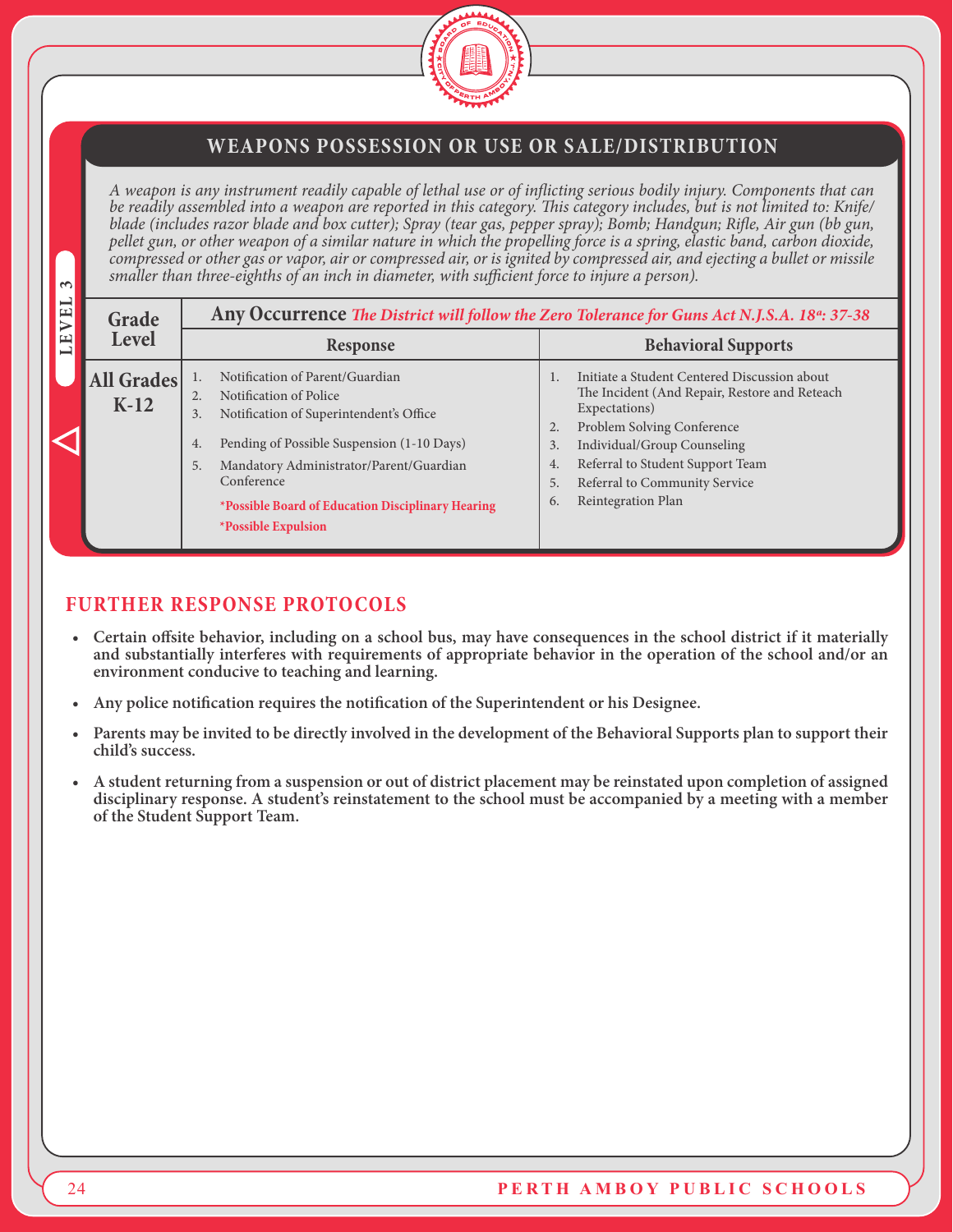

# **ADDITIONAL RESOURCES**

**The community has available various independent resources for students and/or families seeking additional supports.** 

# **CRISIS EVALUATION**

| <b>Raritan Bay Crisis Unit</b><br>530 New Brunswick Ave.,<br>Perth Amboy | 24 hours psychiatric<br>screening (also is the<br>agency that will make<br>referrals to UMDNJ<br>psychiatric inpatient<br>programs)         | 732-324-5289                  | Medicaid & private<br>insurance |
|--------------------------------------------------------------------------|---------------------------------------------------------------------------------------------------------------------------------------------|-------------------------------|---------------------------------|
| <b>Rutgers University</b><br><b>Behavioral Health Care</b><br>Piscataway | <b>Crisis Evaluation &amp;</b><br>Treatment:<br>Serves youth ages 12-17<br>who are experiencing<br>moderate to severe<br>emotional problems | 732-235-5700;<br>732-235-5705 | Medicaid & private<br>insurance |

#### **COUNSELING & MENTAL HEALTH SERVICES**

| <b>Passion Care Center</b><br>187 Fayette St.<br>Perth Amboy                       | Adolescent & Adult Treatment Center, Drug &<br>Alcohol Screenings, English & Spanish                  | 732-410-7102   |                                                       |
|------------------------------------------------------------------------------------|-------------------------------------------------------------------------------------------------------|----------------|-------------------------------------------------------|
| <b>Catholic Charities</b><br>271 Smith St.<br>Perth Amboy                          | <b>Behavioral Health Center for Counseling</b>                                                        | 732-826-9160   | Sliding scale, Third<br>Party Insurance &<br>Medicaid |
| <b>Clarity Treatment</b><br><b>Services</b><br>262 State St.<br>Perth Amboy        | Adolescent Substance Abuse Treatment in<br><b>English and Spanish</b>                                 | 732-442-3535   | Medicaid & private<br>insurance                       |
| <b>Perform Care &amp; Mobile</b><br><b>Response</b>                                | Deliver services in the home or school when<br>child is exhibiting escalating behavior-24 hours       | 1-877-652-7624 | Can be used<br>with or without<br>insurance           |
| <b>Raritan Bay Mental<br/>Health Center</b><br>570 Lee St.<br>Perth Amboy          | <b>Counseling Services</b>                                                                            | 732-442-1666   | Sliding scale, Third<br>Party Insurance &<br>Medicaid |
| <b>Teen Support Program,</b><br><b>Catholic Charities</b><br><b>East Brunswick</b> | <b>Adolescent Outpatient Substance Abuse</b><br>Program, Random Drug Screenings,<br><b>Ages 14-18</b> | 800-655-9491   | Medicaid, Self-Pay<br>& private insurance             |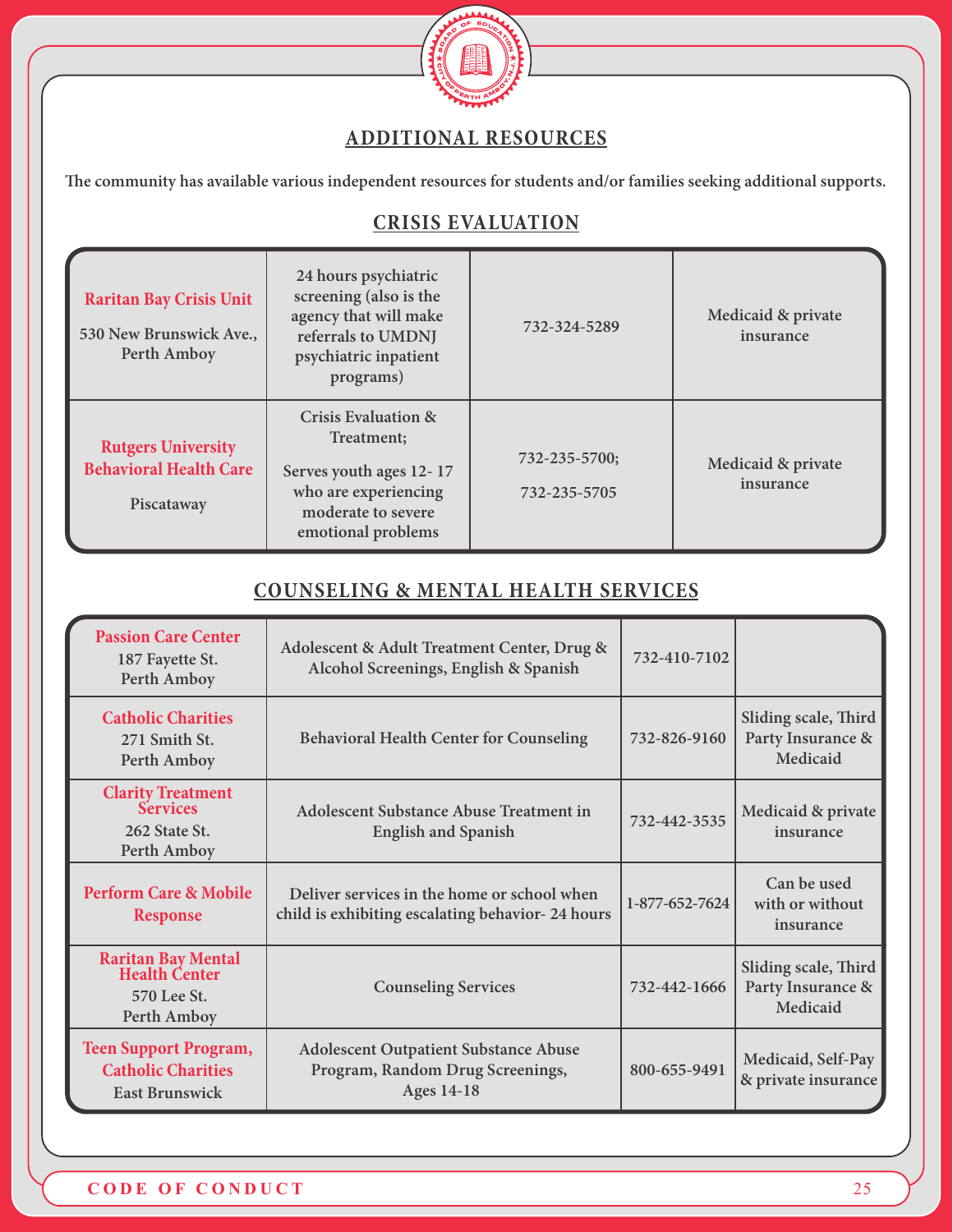

# **PARTIAL HOSPITAL/DAY PROGRAMS**

| <b>Civil Justice Corps.</b><br>701 Chamberlain Ave.,<br>Perth Amboy                | GED & job skills preparation program for youth<br>ages 16-24 not in school or working; bi-monthly<br>stipend.                             | 732-376-0500                                                    |                                                                              |
|------------------------------------------------------------------------------------|-------------------------------------------------------------------------------------------------------------------------------------------|-----------------------------------------------------------------|------------------------------------------------------------------------------|
| For Keeps, St. Peter's<br>University Hospital<br>123 How Lane.,<br>New Brunswick   | Short-term program for children ages 5 -17 who<br>suffer from emotional and behavioral difficulties.                                      | 732-565-5494                                                    | Medicaid is<br>accepted &<br>transportation<br>provided                      |
| <b>High Focus Centers</b><br>16 Commerce Drive.,<br>Cranford                       | Outpatient Substance Abuse & Psychiatric<br><b>Treatment Programs</b>                                                                     | <b>Admissions:</b><br>1-800-877-3628<br>Office:<br>908-272-2474 | Private insurance<br>& transportation<br>provided                            |
| <b>Princeton House</b><br>1460 Livingston Ave.,<br>North Brunswick                 | Day and Afterschool Intensive Outpatient<br>Program, Substance Abuse, & Psychiatric & Dual<br>Diagnosis Program. Services for ages 5 & up | 732-729-3636-<br><b>Admissions Fax:</b><br>609-683-6840         | <b>Third Party</b><br>Insurance &<br>Medicaid,<br>transportation<br>provided |
| <b>Summit Oaks Hospital</b><br>19 Prospect St.,<br>Summit                          | <b>Inpatient Child &amp; Adolescent Psychiatric</b><br>Program for mental health & substance abuse,<br>ages $5-17$                        | 1-800-753-5223                                                  |                                                                              |
| <b>Youth Partial Care</b><br>(Catholic Charities)<br>26 Safran Ave.,<br>Edison, NJ | Group counseling for serious emotional,<br>behavioral, and/or psychiatric challenges, ages<br>$9 - 17$                                    | 732-738-1323                                                    | <b>Schedule Intake</b><br>1-800-655-9494;<br>transportation<br>provided      |

# **MEDICAL SERVICES & TESTING AND SOCIAL SERVICES**

| <b>Family Assistance Center,</b><br>IRF<br>149 Kearny Ave.,<br>Perth Amboy     | Rent/Mortgage Assistance;<br>Food Assistance; Utility Assistance                                  | 732-324-2180 |                                                       |
|--------------------------------------------------------------------------------|---------------------------------------------------------------------------------------------------|--------------|-------------------------------------------------------|
| <b>Jewish Renaissance<br/>Medical Center</b><br>275 Hobart St.,<br>Perth Amboy | Adult & family medicine, obstetrics and<br>gynecology, dentistry, drug & alcohol urine<br>testing | 732-376-9333 | Sliding scale, Third<br>Party Insurance &<br>Medicaid |
| <b>Middlesex County Board<br/>of Social Services</b><br>New Brunswick          | Medicaid, cash assistance family (TANF), food<br>stamps, etc.                                     | 732-745-3500 |                                                       |
| <b>Planned Parenthood</b><br>450 Market St.,<br>Perth Amboy                    | Reproductive health services                                                                      | 732-442-4499 |                                                       |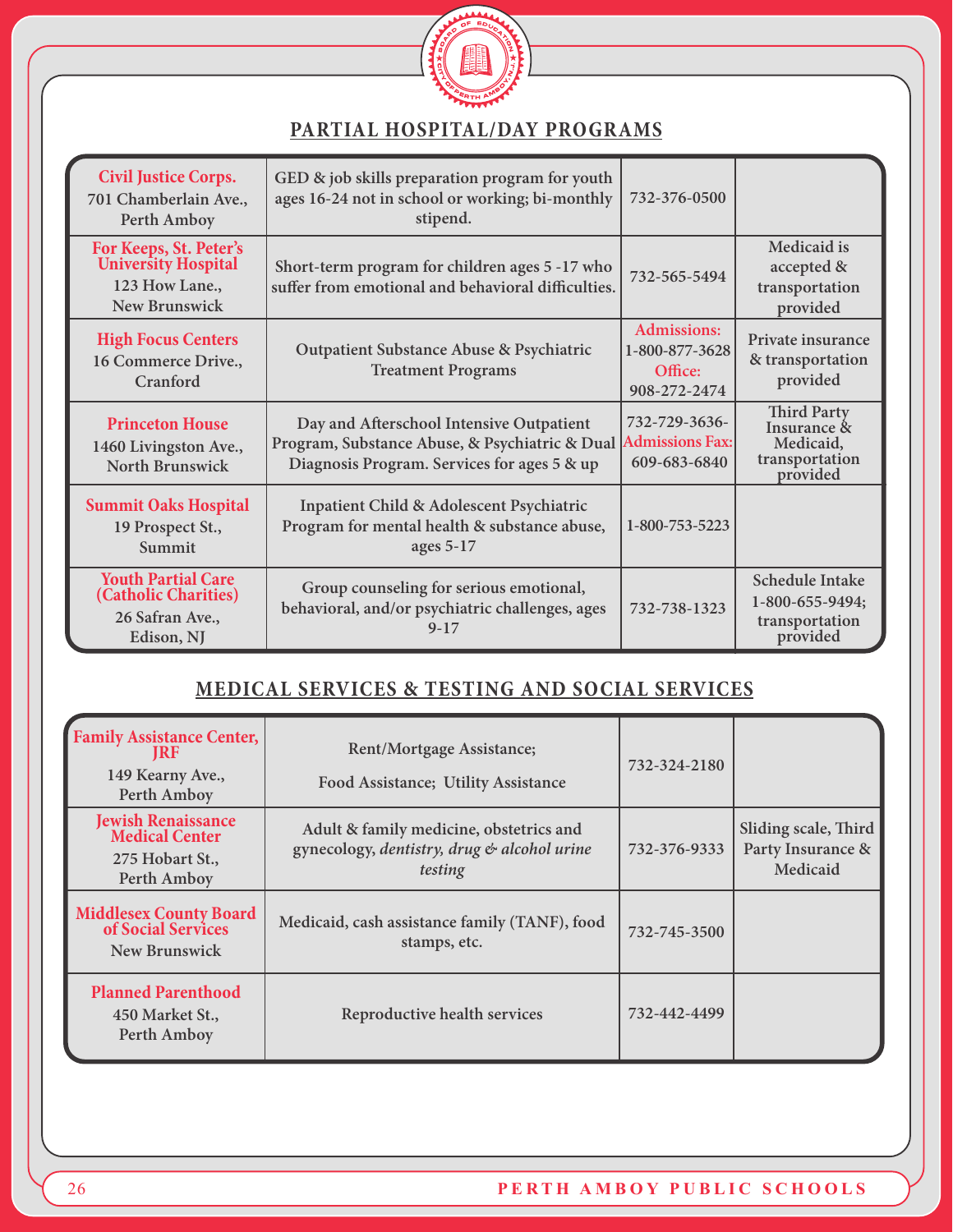

### **FAMILY & MENTORING SERVICES**

| <b>Big Brothers Big Sisters</b>                                                       | One-to-one, positive mentoring relationships<br>with a caring adult         | 732-544-2224              |
|---------------------------------------------------------------------------------------|-----------------------------------------------------------------------------|---------------------------|
| <b>YMCA Families Fit</b><br><b>Together</b><br>357 New Brunswick Ave.,<br>Perth Amboy | Middle School & High School students<br>counseling, case mgmt., & mentoring | 732-442-3632<br>ext. 6508 |

# **LEGAL RESOURCES**

| <b>Central Jersey Legal</b><br><b>Services</b> | Housing Problems, Family Matters, Health and<br><b>Education, Consumer Problems</b> | 732-324-1613 |
|------------------------------------------------|-------------------------------------------------------------------------------------|--------------|
|------------------------------------------------|-------------------------------------------------------------------------------------|--------------|